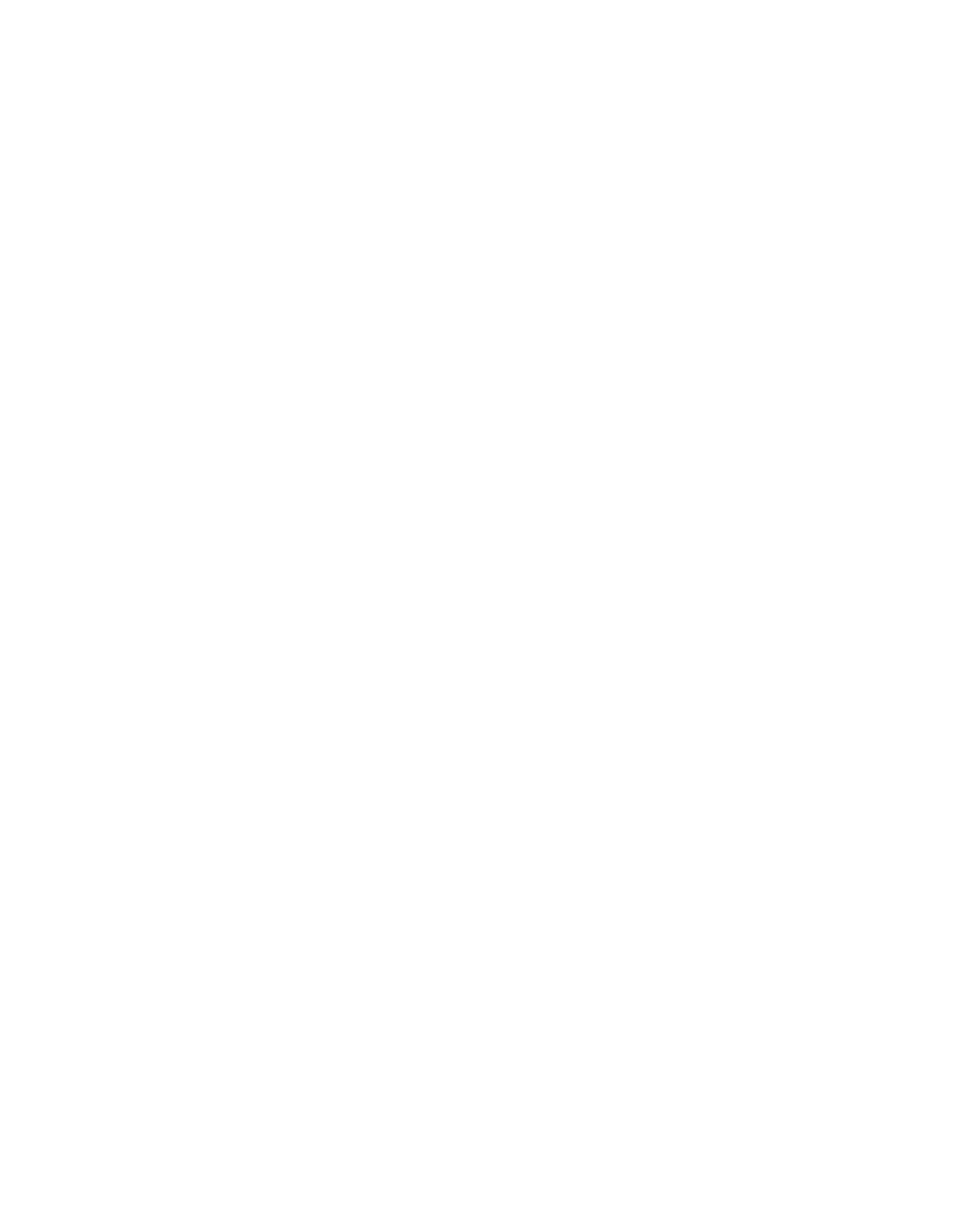### TABLE OF CONTENTS

| L. |                                                                      |  |
|----|----------------------------------------------------------------------|--|
|    | II. DHS HAS EXPANDED AUTOMATED TARGETING SYSTEM'S BROAD EXEMPTIONS,  |  |
|    |                                                                      |  |
|    | III. DATA CONCERNING RACE, ETHNICITY OR POLITICAL AFFILIATION MAY BE |  |
|    |                                                                      |  |
|    | IV. ATS'S REDRESS PROCEDURES ARE INADEQUATE AND FLAWED  11           |  |
| V. | UNDERLYING DATABASES USED BY AUTOMATED TARGETING SYSTEM ARE          |  |
|    |                                                                      |  |
|    | VI. MORE ACCESS AND TRANSPARENCY IS NEEDED, AS THE SYSTEM'S ACCURACY |  |
|    |                                                                      |  |
|    | VII. AUTOMATED TARGETING SYSTEM STILL ALLOWS MANY FEDERAL AGENCIES   |  |
|    |                                                                      |  |
|    |                                                                      |  |
|    |                                                                      |  |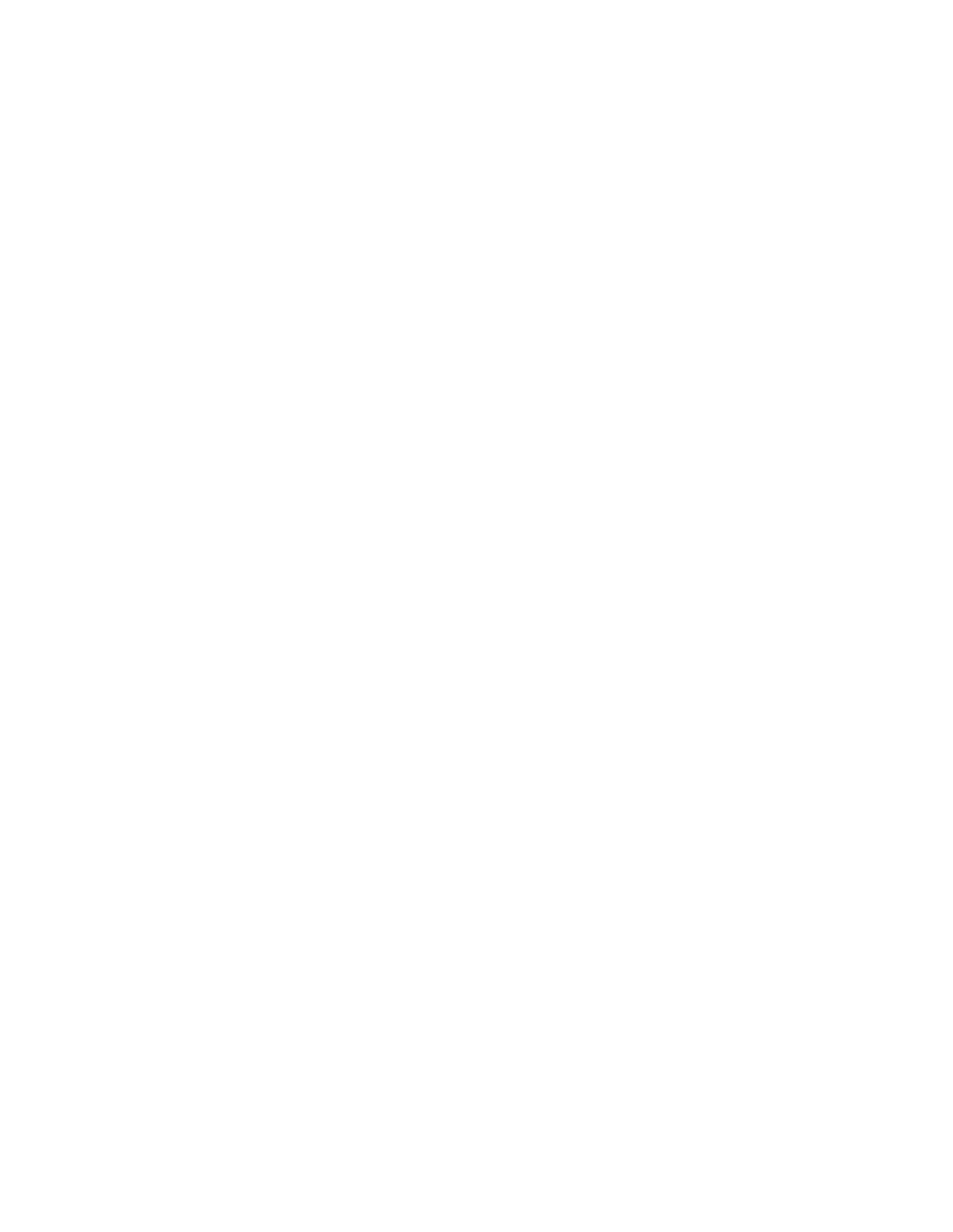## I. INTRODUCTION

By notices published on August 6, 2007, the Department of Homeland Security ("DHS") announced a new system of records notice for the Automated Targeting System ("ATS") and a rulemaking in which the agency "proposes to exempt certain records of the Automated Targeting System from one or more provisions of the Privacy Act."<sup>1</sup> On August 3, DHS released responses to questions about ATS raised by groups in the November 2006 system of records notice concerning the system.<sup>2</sup> The DHS Privacy Office also published a Privacy Impact Assessment for ATS on August 3.<sup>3</sup>

In December 2006, EPIC joined 29 organizations and 16 experts in privacy and technology submitted comments about the November 2006 system of records notice concerning ATS. <sup>4</sup> In those comments, we urged DHS to "(A) suspend the 'Automated Targeting System' as applied to individuals, or in the alternative, (B) fully apply all Privacy Act safeguards to any person subject to the Automated Targeting System." The Department of Homeland Security has done neither.

<sup>1</sup> Dep't of Homeland Sec., *Notice of proposed rulemaking: Implementation of Exemptions; Automated Targeting System*, 72 Fed. Reg. 43,567 (Aug. 6, 2007) [hereinafter "ATS Proposed Rulemaking"], *available at* http://edocket.access.gpo.gov/2007/E7-15198.htm; Dep't of Homeland Sec., *Notice of Privacy Act System of Records: U.S. Customs and Border Protection, Automated Targeting System*, 72 Fed. Reg. 43,650 (Aug. 6, 2007) [hereinafter "ATS System of Records Notice"], *available at* http://edocket.access.gpo.gov/2007/E7-15197.htm.

http://www.dhs.gov/xlibrary/assets/privacy/privacy\_publiccmts\_cbp\_atsupdate.pdf.

<sup>3</sup> Privacy Office, Dep't of Homeland Sec., *Privacy Impact Assessment for the Automated Targeting System*, Aug. 3, 2007 [hereinafter "ATS Privacy Impact Assessment"], *available at*

http://www.dhs.gov/xlibrary/assets/privacy/privacy\_pia\_cbp\_atsupdate.pdf.

<sup>2</sup> Dep't of Homeland Sec., *Discussion of Public Comments Received on the Automated Targeting System System of Records Notice Published November 2, 2006*, Aug. 3, 2007 [hereinafter "DHS Response to November 2006 SORN"], *available at*

<sup>4</sup> Thirty Organizations and 16 Experts in Privacy and Technology, *Comments Urging the Department of Homeland Security To (A) Suspend the "Automated Targeting System" As Applied To Individuals, Or In the Alternative, (B) Fully Apply All Privacy Act Safeguards To Any Person Subject To the Automated Targeting System* (Dec. 4, 2006) [hereinafter "Coalition Comments on ATS"], *available at* http://epic.org/privacy/pdf/ats\_comments.pdf; *see generally* EPIC, Automated Targeting System, http://www.epic.org/privacy/travel/ats/.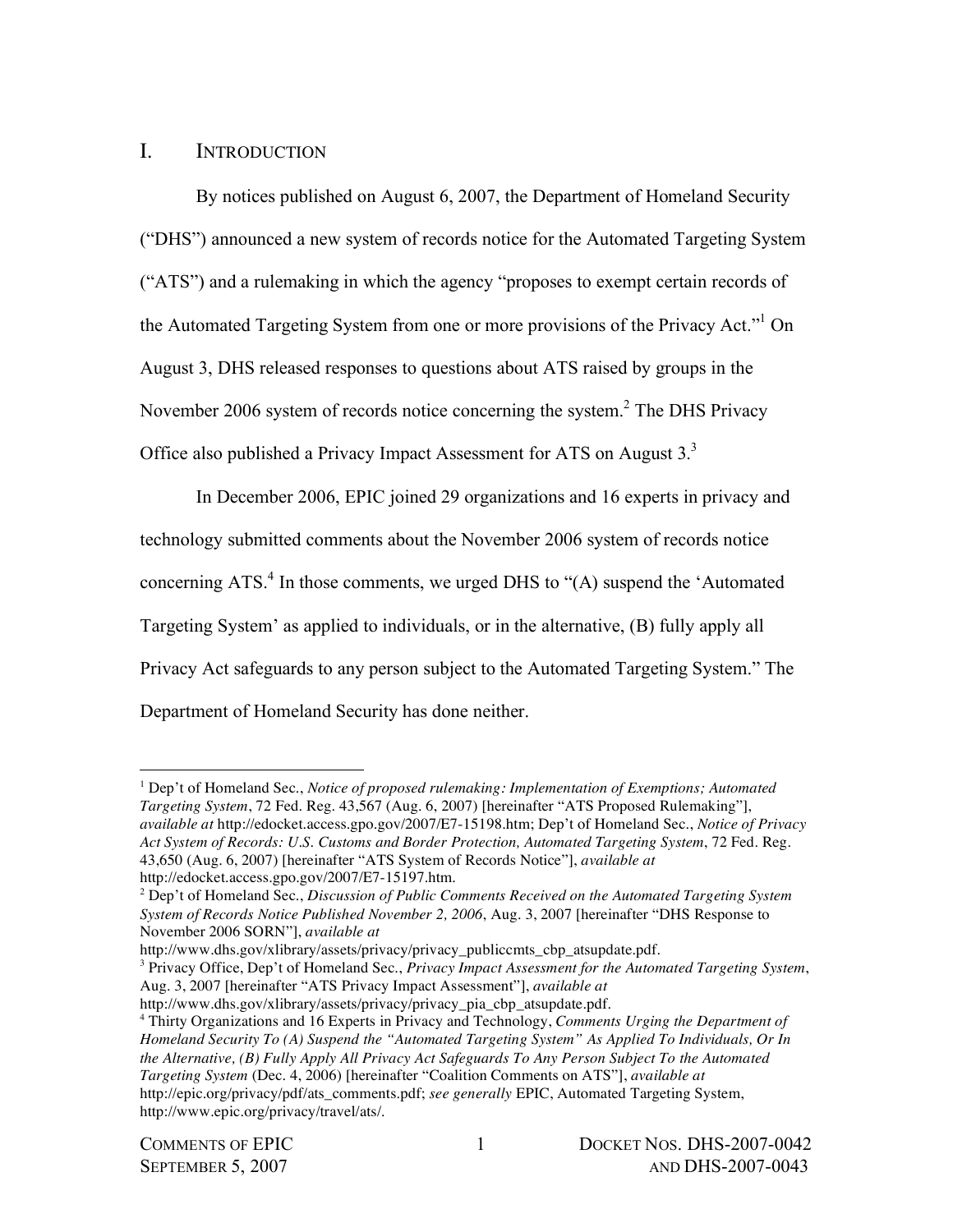Though DHS has made changes to the system, they are not enough. All of the key characteristics of the Automated Targeting System – including the assessment, the basis for the assessment, the rules that apply, and the "targeting activities" – remain shrouded in mystery.

The Automated Targeting System was created to screen shipping cargo. Yet in 1999, without adequate notice and in violation of the Privacy Act, Customs and Border Protection began using ATS to conduct background checks on tens of millions of travelers and to assign secret terrorist ratings on U.S. citizens. <sup>5</sup> The categories of individuals covered by the system are expansive:

A. Persons seeking to enter, exit, or transit through the United States by land, air, or sea. This includes passengers who arrive and depart the United States by air or sea, including those in transit through the United States on route to a foreign destination and crew members who arrive and depart the United States by air or sea, including those in transit through the United States on route to a foreign destination, and crew members on aircraft that over fly the United States.

B. Persons who engage in any form of trade or other commercial transaction related to the importation or exportation of merchandise.

C. Persons who are employed in any capacity related to the transit of merchandise intended to cross the United States border.

D. Persons who serve as operators, crew, or passengers on any vessel, vehicle, aircraft, train, or other conveyance that arrives in or departs the United States.

E. Persons who serve as booking agents, brokers, or other persons who provide information on behalf of persons seeking to enter, exit, or transit through the United States.<sup>6</sup>

Though DHS states that it does not create a terrorist "score," the agency does

assign "risk assessments" to determine whether individuals will be subject to invasive

searches of their persons or belongings, and whether U.S. citizens will be permitted to

 $\overline{a}$ <sup>5</sup> ATS System of Records Notice at 43,651, *supra* note 1.

<sup>6</sup> *Id*. at 43,653.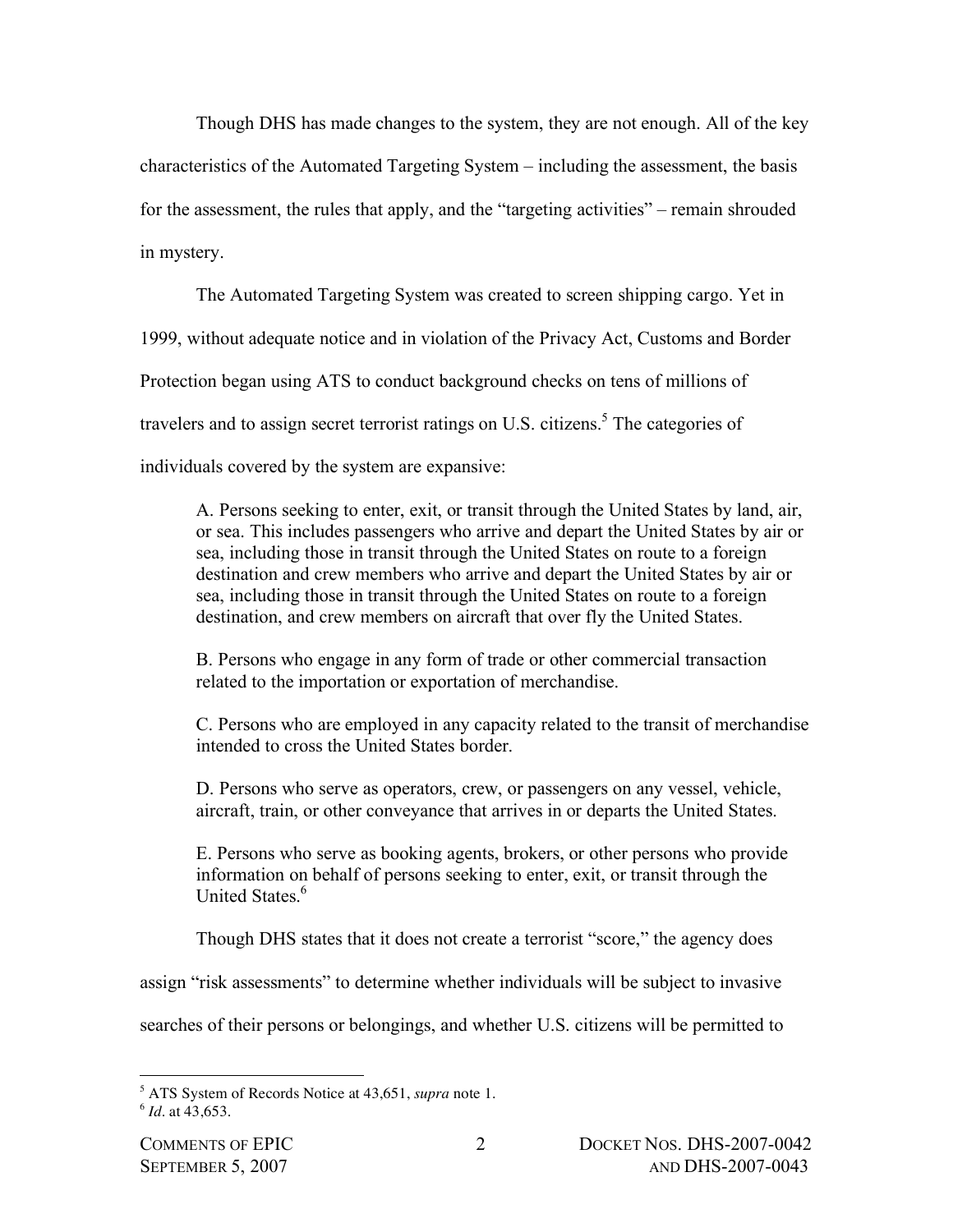enter or exit the country.<sup>7</sup> In fact, DHS Chief Privacy Officer Hugo Teufel explained in August that the Automated Targeting System will be used to "intercept high-risk travelers, identify persons of concern, and identify patterns of suspicious activity." <sup>8</sup> As the agency notice makes clear, the ATS profiles may be integrated with other government databases and may be used for a wide variety of purposes.

According to DHS, ATS is made up of six modules. The two of interest are ATS-

Passenger ("ATS-P") and ATS-Land ("ATS-L"). According to the DHS Privacy Office,

ATS-P "is the module used at all U.S. airports and seaports receiving international flights

and voyages to evaluate passengers and crewmembers prior to arrival or departure."<sup>9</sup>

ATS-P's traveler screening relies upon "Advanced Passenger Information System

(APIS), Non Immigrant Information System (NIIS), Suspect and Violator Indices

(SAVI), the Department of State visa databases, the PNR information from the airlines,

TECS crossing data, TECS seizure data, information from the consolidated and

integrated terrorist watch list maintained by the TSC." $10$ 

As defined by DHS, "ATS-P processes available information from these

databases to develop a risk assessment for each traveler."<sup>11</sup> The agency states:

ATS-P does not use a score to determine an individual's risk level; instead, ATS-P compares PNR and information in the above-mentioned databases against lookouts and patterns of suspicious activity identified through past investigations and intelligence. This risk assessment is an analysis of the threat-based scenario(s) that a traveler matched when traveling on a given flight. These scenarios are drawn from previous and current law enforcement and intelligence information.<sup>12</sup>

 $\overline{a}$ 

 $12 \, Id.$ 

 $^{7}$  *Id.* at 43.651.

<sup>8</sup> Privacy Office, Dep't of Homeland Sec., *Statement by Homeland Security Chief Privacy Officer Hugo Teufel III on the Privacy Act System of Records Notice for the Automated Targeting System*, Aug. 3, 2007, *available at* http://www.dhs.gov/xnews/releases/pr\_1186178812301.shtm.

<sup>9</sup> ATS Privacy Impact Assessment at 5, *supra* note 3.

 $10 \, Id.$ 

 $11$  *Id.*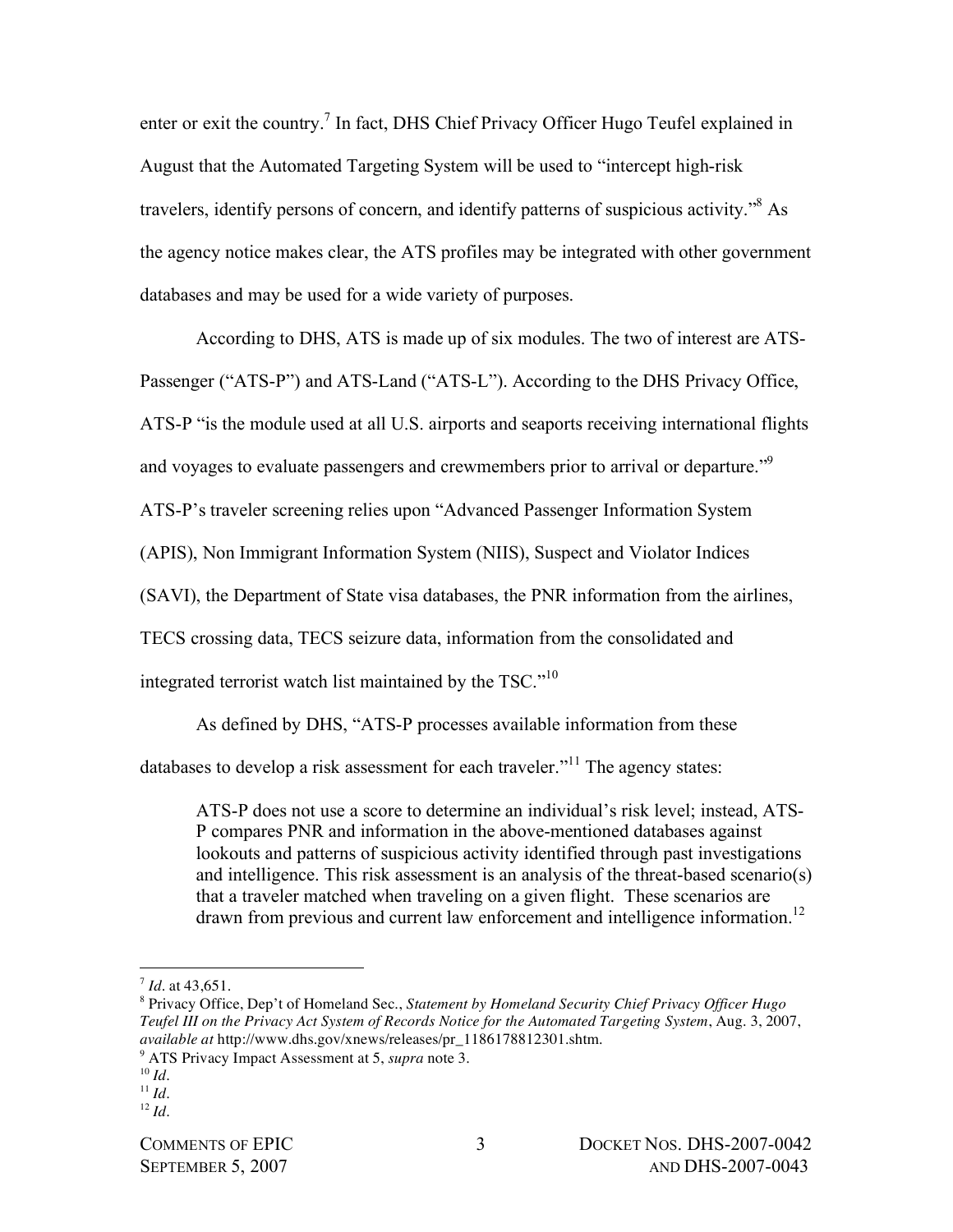ATS-L is used to analyze and create risk assessments of private passenger vehicles crossing U.S. borders. ATS-L "process[es] and check[s] the license plate numbers of vehicles seeking to cross the border,"<sup>13</sup> allowing Customs and Border Protection "to cross-reference the TECS crossing data, TECS seizure data, and State Department of Motor Vehicle (DMV) data to employ the weighted rules-based assessment system of ATS."<sup>14</sup> DHS states that, "ATS-L provides, within seconds, a risk assessment for each vehicle that assists CBP officers at primary booths in determining whether to allow a vehicle to cross without further inspection or to send the vehicle for secondary evaluation."<sup>15</sup>

The Supreme Court has long recognized that citizens enjoy a constitutional right to travel. In *Saenz v. Roe*, the Court noted that the "'constitutional right to travel from one State to another' is firmly embedded in our jurisprudence."<sup>16</sup> For that reason, any government initiative that conditions the ability to travel upon the surrender of privacy rights requires particular scrutiny. Adherence to Privacy Act requirements is critical for a system such as the Automated Targeting System, which seeks to profile a massive amount of people, including every person "seeking to enter or exit the United States."

Incredibly, CBP proposes to exempt ATS from key fair information practices, such as the requirements that an individual be permitted access to personal information, that an individual be permitted to correct and amend personal information, and that an agency assure the reliability of personal information for its intended use.<sup>17</sup> It is inconceivable that the drafters of the Privacy Act would have permitted a federal agency

<sup>13</sup> *Id*.

<sup>14</sup> ATS Privacy Impact Assessment at 5, *supra* note 3.

 $15$  *Id.* at 5-6.

<sup>16</sup> 526 U.S. 489 (1999), quoting *United States v. Guest*, 383 U.S. 745 (1966).

<sup>17</sup> ATS System of Records Notice at 43,653, *supra* note 1; *see generally* 5 U.S.C. § 552a (1974).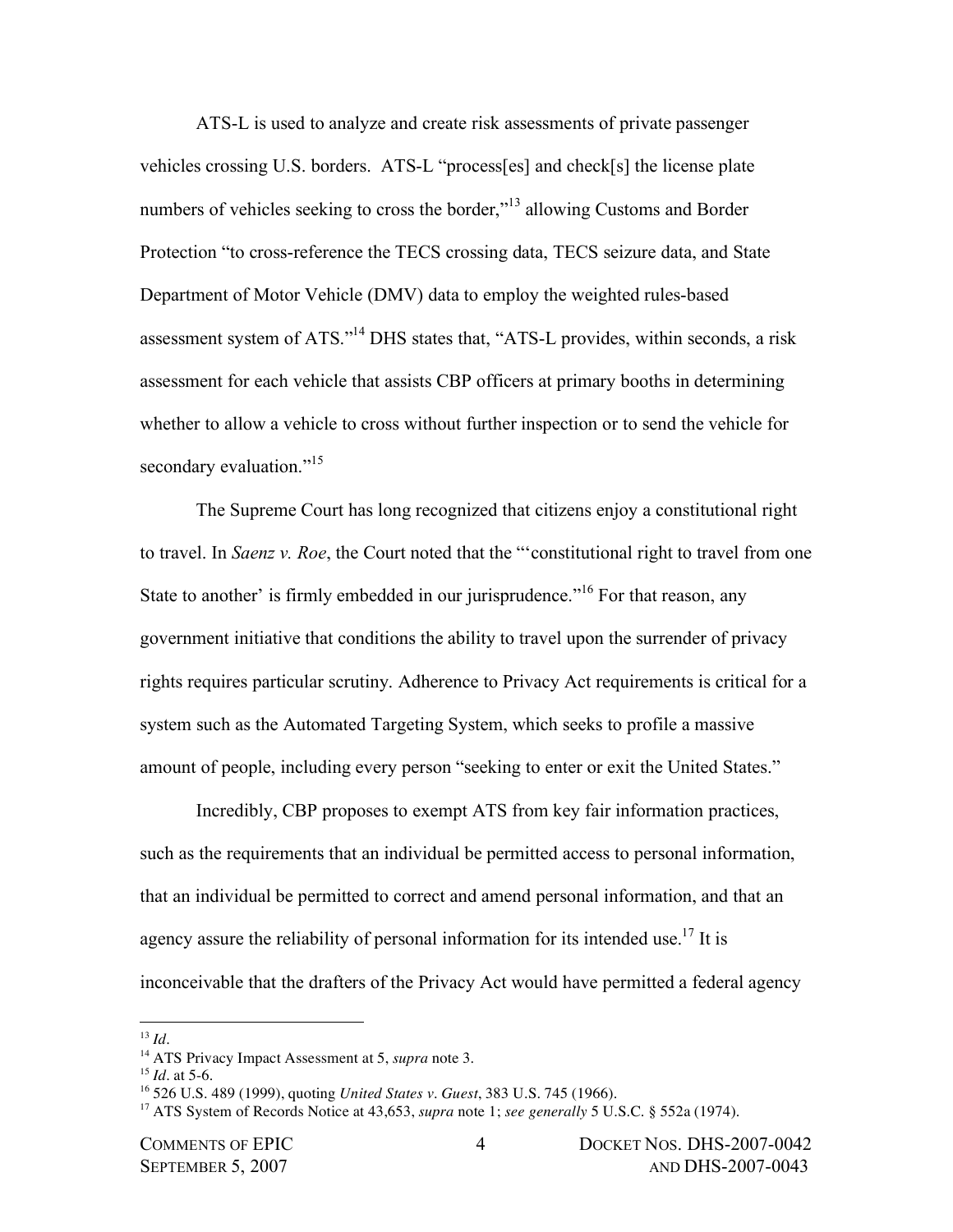to propose a secret profiling system on U.S. citizens and be granted broad exemptions from Privacy Act obligations.

DHS itself states that the Automated Targeting System's "risk assessments" are substantial reviews of individuals. DHS states that it uses ATS "[i]n lieu of manual reviews of traveler information and intensive interviews with every traveler arriving in or departing from the United States."<sup>18</sup> Automated Targeting System significantly affects millions of individuals per year.

Today, we write to again to urge the Department of Homeland Security to (A) suspend the "Automated Targeting System" as applied to individuals, or in the alternative, (B) fully apply all Privacy Act safeguards to any person subject to the Automated Targeting System. Such action is the only way to ensure the privacy and civil liberty rights of citizens are protected.

# II. DHS HAS EXPANDED AUTOMATED TARGETING SYSTEM'S BROAD EXEMPTIONS, WHICH CONTRAVENE INTENT OF PRIVACY ACT OF 1974

Though we detailed in our December 2006 comments the many ways in which the Automated Targeting System's broad exemptions contravened the intent of the Privacy Act of 1974, the Department of Homeland Security did not narrow the exemptions proposed for Automated Targeting System, but instead included more exemptions in this new system of records notice.<sup>19</sup> These broad exemptions for law enforcement agencies and "investigatory materials collected for law enforcement purposes" would allow CBP to use this massive database with little accountability.

<sup>18</sup> ATS System of Records Notice at 43,651, *supra* note 1

<sup>19</sup> *See generally* Coalition Comments on ATS, *supra* note 4.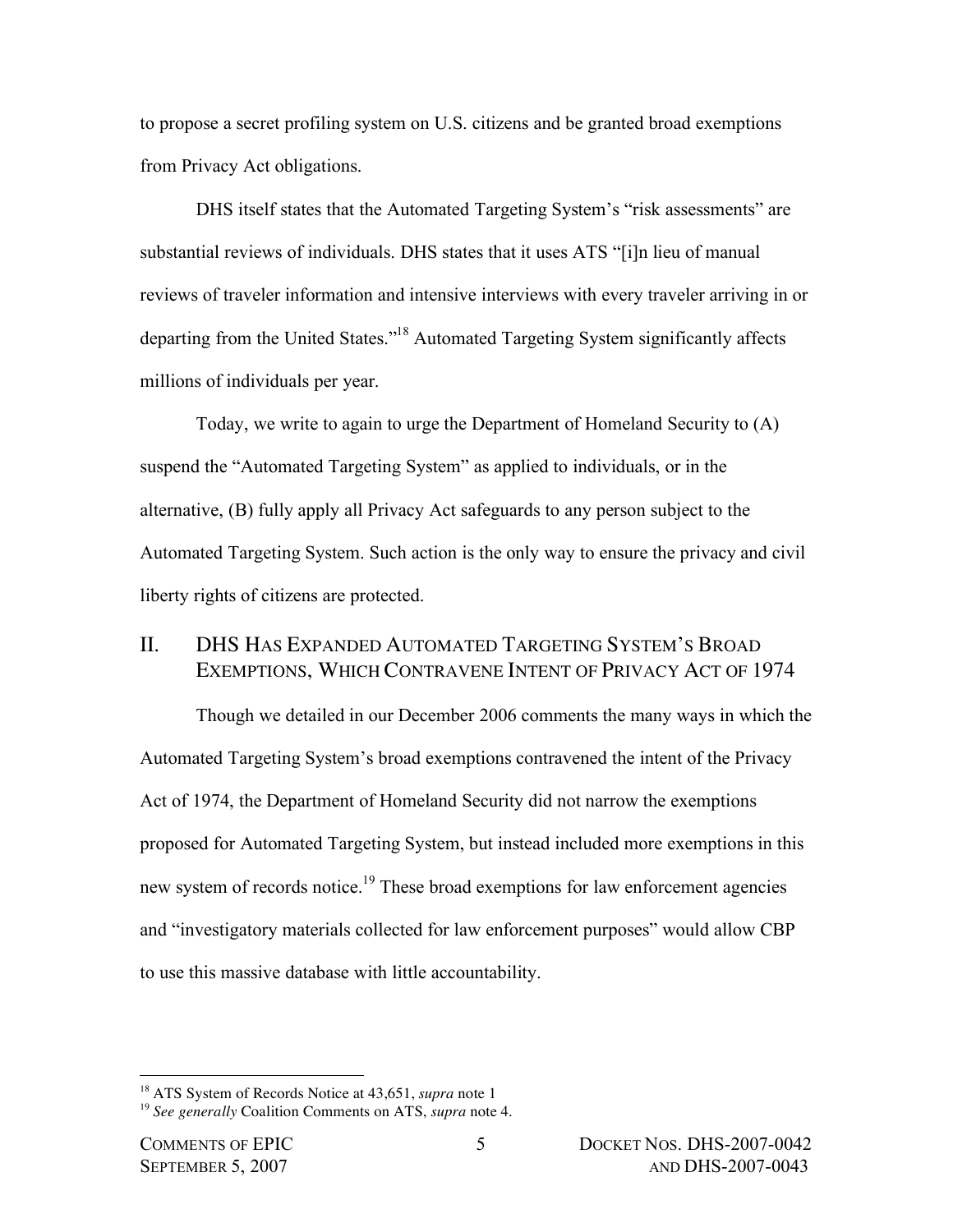CBP proposes exempting ATS from all Privacy Act provisions guaranteeing citizens the right to access records containing information about them and provisions defining the government's obligation to allow citizens to challenge the accuracy of information contained in their records. The exemptions proposed are: "5 U.S.C.  $552a(c)(3)$  and  $(4)$ ;  $(d)(1)$ ,  $(2)$ ,  $(3)$ , and  $(4)$ ;  $(e)(1)$ ,  $(2)$ ,  $(3)$ ,  $(4)(G)$  through  $(I)$ ,  $(5)$ , and  $(8)$ ; (f), and (g)) pursuant to 5 U.S.C. 552a(j)(2) and (k)(2)).<sup>20</sup> These include all of the exemptions CBP proposed in November 2006, and adds  $5 \text{ U.S.C. } 552a(c)(4)$ ; (e)(2), (3), (5) and (8), and (g).<sup>21</sup> These provisions of the Privacy Act ensure:

- an agency must give individuals access to the accounting of disclosure of their records<sup>22</sup>;
- any agency or individual to whom the records are disclosed must also receive "any correction or notation of dispute"<sup>23</sup>;
- individual may request access to records an agency maintains about him or her<sup>24</sup>;
- an agency must correct identified inaccuracies promptly; $^{25}$
- an agency must make notes of requested amendments within the records;  $26$
- an agency must ensure it only collects data "relevant and necessary to accomplish a purpose of the agency required to be accomplished by statute or by Executive order of the President"<sup>27</sup>;
- an agency must "collect information to the greatest extent practicable directly from the subject individual when the information may result in adverse determinations about an individual's rights, benefits, and privileges under Federal programs"<sup>28</sup>;

- <sup>25</sup> 5 U.S.C. § 552a(d)(2)(B), (d)(3)
- $26$  5 U.S.C. § 552a(d)(4).

<sup>20</sup> ATS System of Records Notice at 43,653, *supra* note 1.

<sup>&</sup>lt;sup>21</sup> ATS Proposed Rulemaking at  $43,568 - 43,569$ , *supra* note 1.

 $22$  5 U.S.C. § 552a(c)(3).

 $23$  5 U.S.C. § 552a(c)(4).

 $24$  5 U.S.C. § 552a(d)(1).

 $27\,5$  U.S.C. § 552a(e)(1).

 $28$  5 U.S.C. § 552a(e)(2).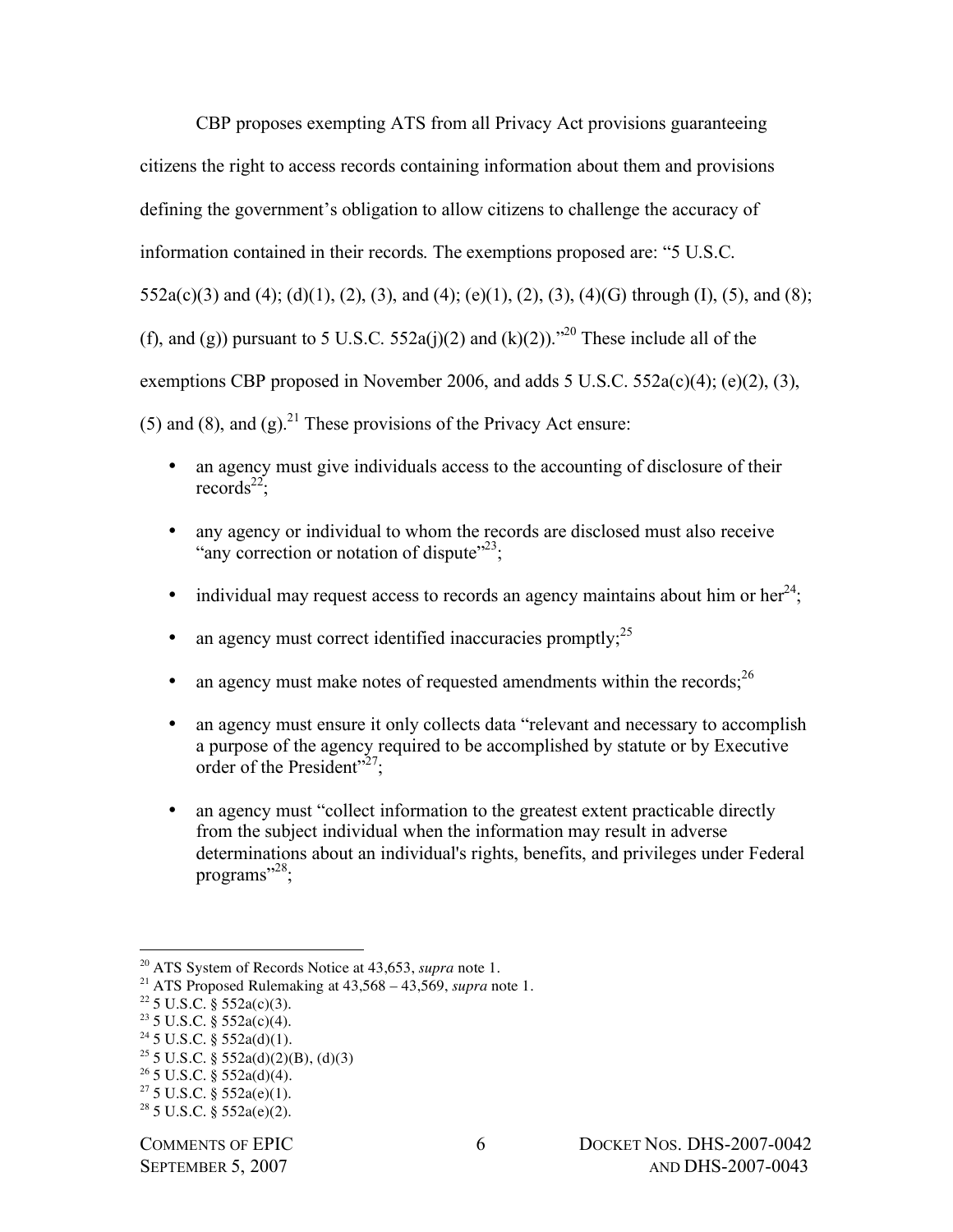- each individual must be informed whom the agency asks to supply information<sup>29</sup>;
- an agency must publish a notice of the existence of records in the Federal Register, along with the procedures to be followed to obtain access<sup>30</sup>;
- an agency must establish procedures to handle disputes between the agency and individual as to the accuracy of the records $^{31}$ ; and,
- an individual may seek judicial review to enforce the statutory right of access provided by the Act.<sup>32</sup>

As we explained in our December 2006 comments, when it enacted the Privacy Act in 1974, Congress sought to restrict the amount of personal data that Federal agencies could collect and required agencies to be transparent in their information practices.<sup>33</sup> In 2004, the Supreme Court underscored the importance of the Privacy Act's restrictions upon agency use of personal data to protect privacy interests, noting that:

"[I]n order to protect the privacy of individuals identified in information systems maintained by Federal agencies, it is necessary . . . to regulate the collection, maintenance, use, and dissemination of information by such agencies." Privacy Act of 1974, §2(a)(5), 88 Stat. 1896. The Act gives agencies detailed instructions for managing their records and provides for various sorts of civil relief to individuals aggrieved by failures on the Government's part to comply with the requirements. 34

The Privacy Act is intended "to promote accountability, responsibility, legislative

oversight, and open government with respect to the use of computer technology in the personal information systems and data banks of the Federal Government[.]"<sup>35</sup> It is also intended to guard the privacy interests of citizens and lawful permanent residents against government intrusion. Congress found that "the privacy of an individual is directly

 $\overline{a}$ 

 $31\,5\,$  U.S.C. § 552a(f)(4).

<sup>33</sup> S. Rep. No. 93-1183 at 1 (1974).

 $29$  5 U.S.C. § 552a(e)(3).

 $30\,5$  U.S.C. §§ 552a(e)(4)(G), (e)(4)(H), (f).

 $32$  5 U.S.C. § 552a(g)(1).

<sup>34</sup> *Doe v. Chao*, 540 U.S. 614, 618 (2004).

<sup>35</sup> S. Rep. No. 93-1183 at 1.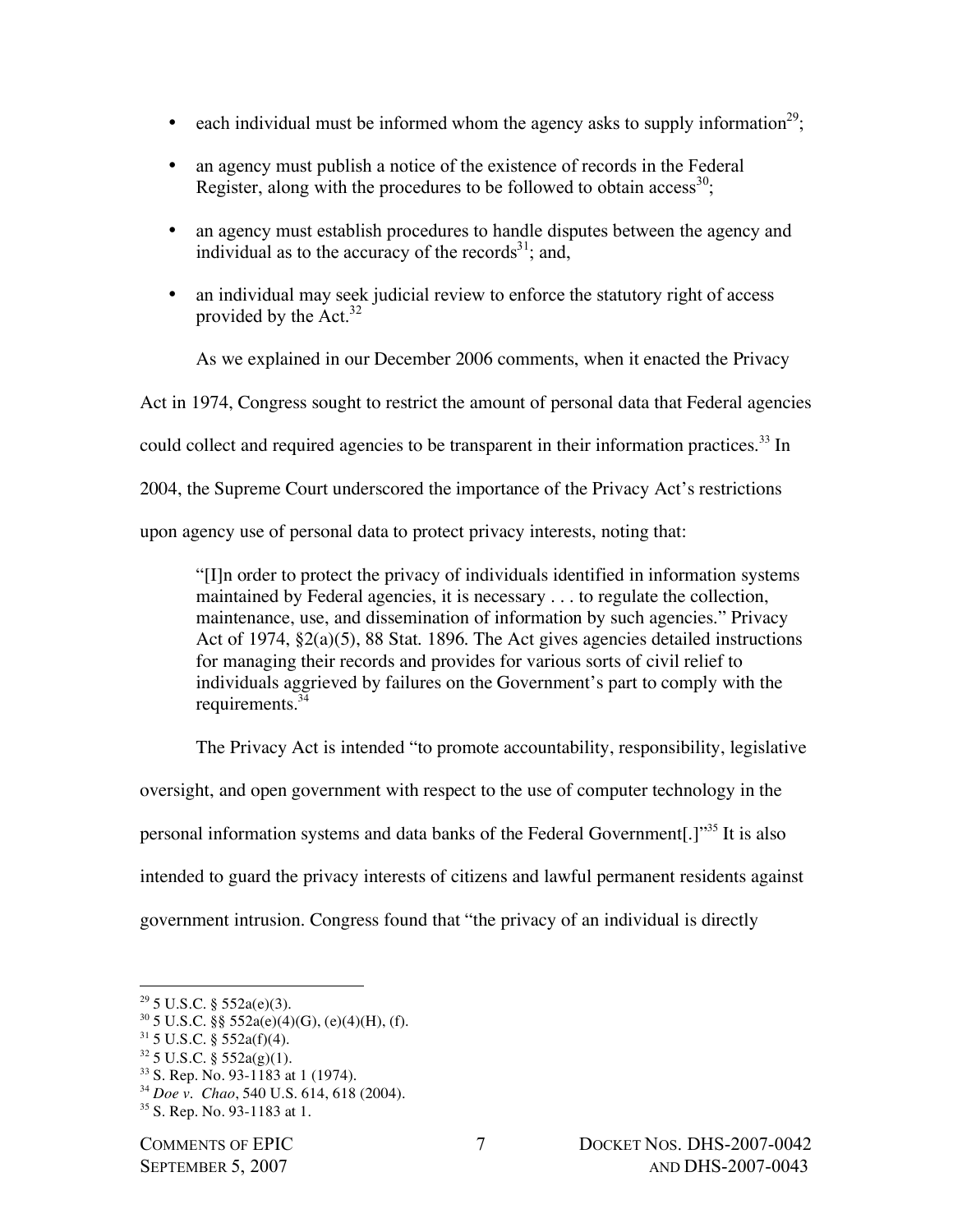affected by the collection, maintenance, use, and dissemination of personal information by Federal agencies," and recognized that "the right to privacy is a personal and fundamental right protected by the Constitution of the United States."36 It thus sought to "provide certain protections for an individual against an invasion of personal privacy" by establishing a set of procedural and substantive rights.<sup>37</sup>

The rights of access and correction were central to what Congress sought to achieve through the Privacy Act:

The committee believes that this provision is essential to achieve an important objective of the legislation: Ensuring that individuals know what Federal records are maintained about them and have the opportunity to correct those records. The provision should also encourage fulfillment of another important objective: maintaining government records about individuals with such accuracy, relevance, timeliness, and completeness as is reasonably necessary to assure fairness to individuals in making determinations about them. 38

Customs and Border Protection's notice establishes a system that provides neither adequate access nor the ability to amend or correct inaccurate, irrelevant, untimely and incomplete records. CBP allows individuals to petition through the Traveler Redress Inquiry Program to access any passenger name record ("PNR") data that the individual himself gave to an air carrier or travel agent, but no other information in Automated Targeting System files. And, DHS claims this poor attempt at access and correction of data is its policy, not that the agency is required under law to allow access and correction of individual data. Specifically, DHS states:

*DHS policy allows* persons (including foreign nationals) to access and redress under the Privacy Act to raw PNR data maintained in ATS-P. The PNR data, upon request, may be provided to the requester in the form in which it was collected from the respective carrier, but may not include certain business confidential information of the air carrier that is also contained in the record, such

<sup>36</sup> 5 U.S.C. § 552a.

<sup>37</sup> *Id*.

<sup>38</sup> H.R. Rep. No. 93-1416, at 15 (1974).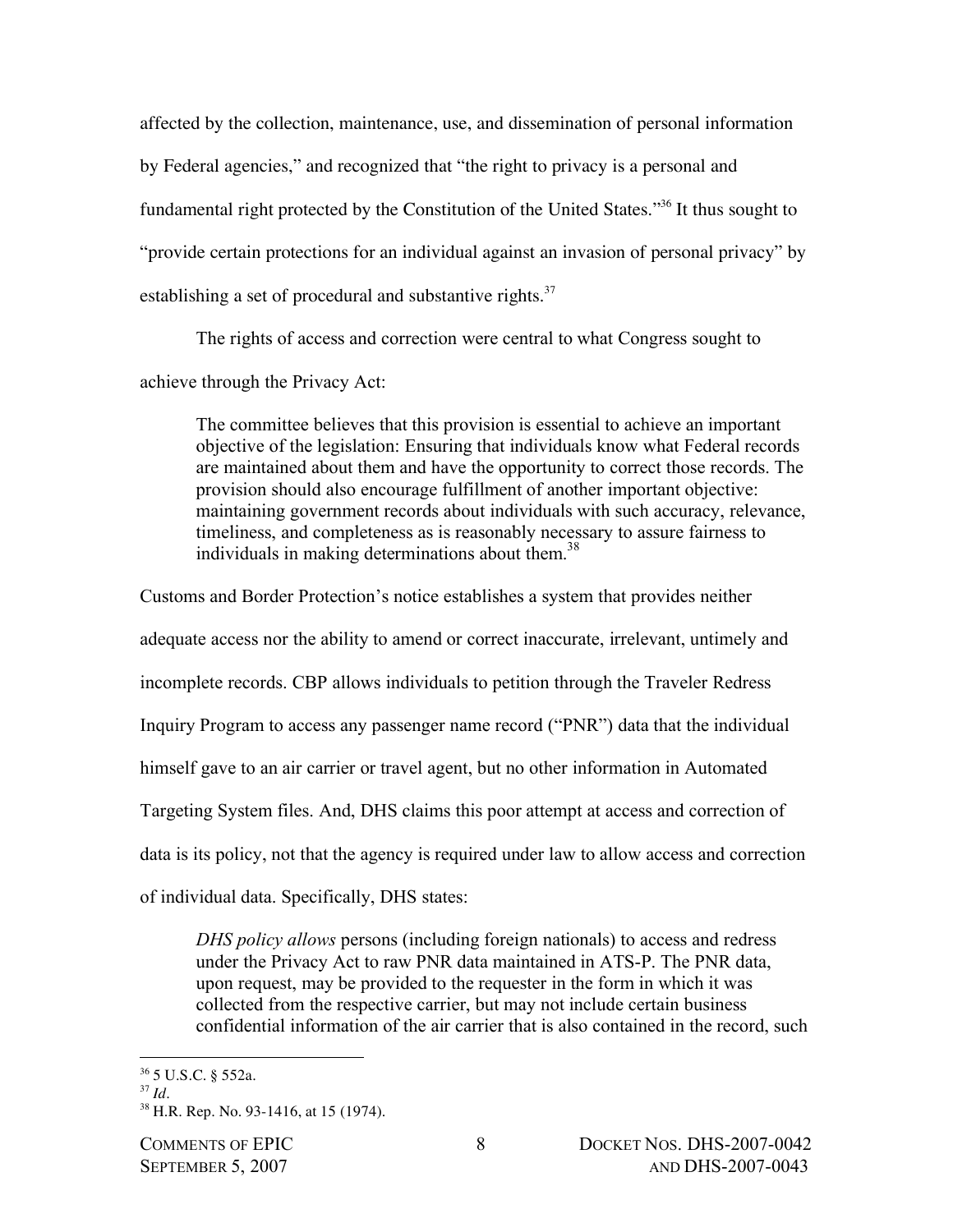as . [sic] This access does not extend to other information in ATS obtained from official sources (which are covered under separate SORNs) or that is created by CBP, such as the targeting rules and screening results, which are law enforcement sensitive information and are exempt from certain provisions of the Privacy Act. For other information in this system of records, individuals generally may not seek access for purposes of determining if the system contains records pertaining to a particular individual or person. (emphasis added)<sup>39</sup>

Not only is DHS restricting individuals from accessing or correcting "other information in ATS obtained from official sources (which are covered under separate SORNs) or that is created by CBP, such as the targeting rules and screening results," which DHS believes to be "law enforcement sensitive information and are exempt from certain provisions of the Privacy Act," but also any "other information in this system of records."<sup>40</sup> Even if we grant that the "targeting rules and screening results" are exempt, it is in fact, improper to conceal unclassified data by mixing it with classified data. By refusing to allow access to all Automated Targeting System data except that which the individual has personally provided, the Department of Homeland Security seeks to keep the Automated Targeting System opaque and arbitrary.

This secrecy is a violation of privacy laws, according to the Government Accountability Office in a recent review of Customs and Border Protection and its traveler prescreening programs, including ATS.<sup>41</sup> In a May report to Congress, GAO explained that "CBP's current disclosures do not fully inform the public about all of its systems for prescreening aviation passenger information nor do they explain how CBP combines data in the prescreening process, as required by law. As a result, passengers are not assured that their privacy is protected during the international passenger prescreening

<sup>39</sup> ATS System of Records Notice at 43,653, *supra* note 1.

<sup>40</sup> *Id*. <sup>41</sup> Gov't Accountability Office, *Aviation Security: Efforts to Strengthen International Passenger Prescreening are Under Way, but Planning and Implementation Issues Remain,* GAO-07-346 (May 2007), *available at* http://www.gao.gov/new.items/d07346.pdf.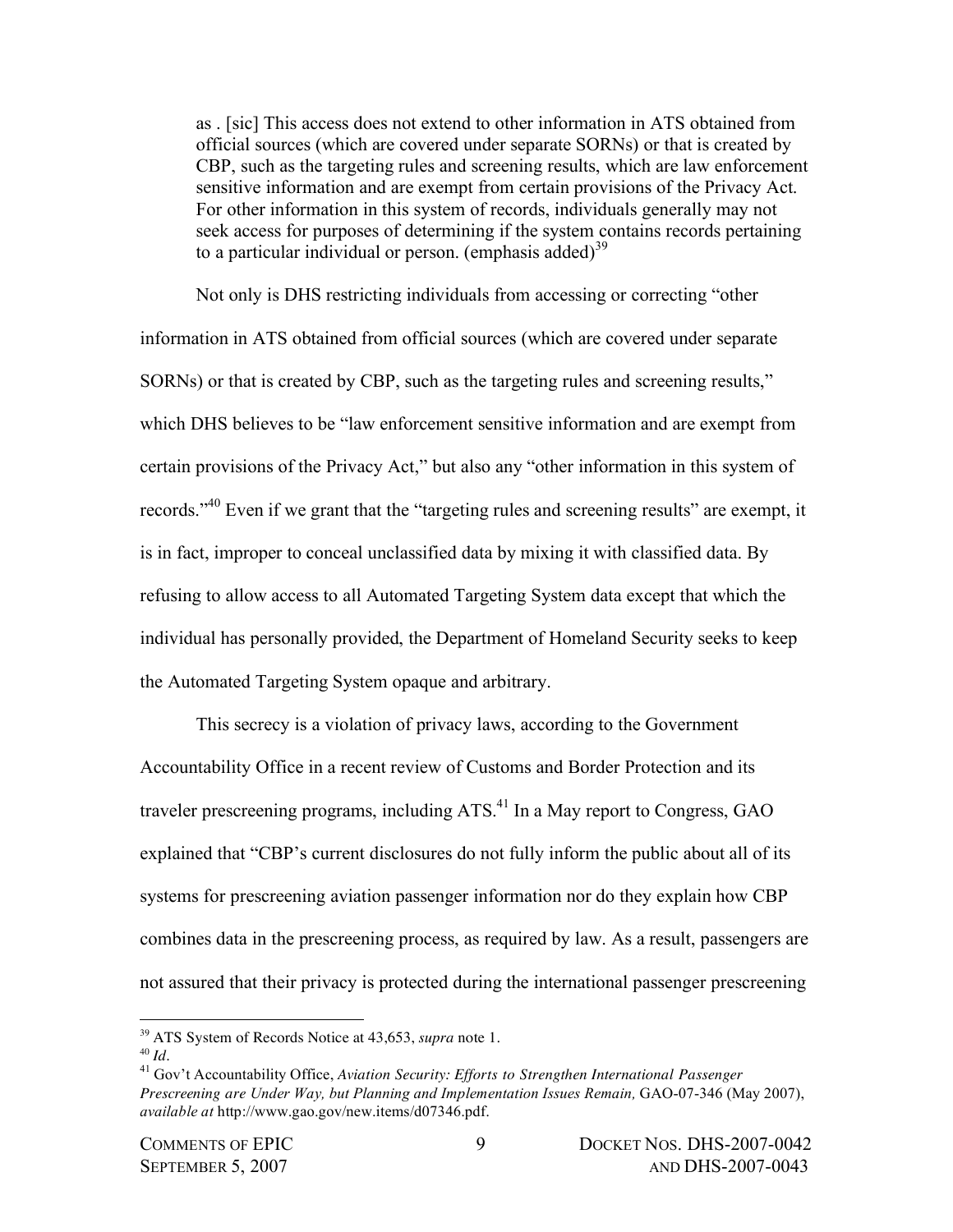process."<sup>42</sup> DHS needs to be more forthcoming about the Automated Targeting System in order to ensure adequate protection of travelers' privacy and security rights.

## III. DATA CONCERNING RACE, ETHNICITY OR POLITICAL AFFILIATION MAY BE USED IN ATS 'RISK ASSESSMENTS'

The only data that individuals are allowed to see or correct under DHS's proposal is data related to "passenger name records" ("PNR"). Such records can include up to 19 categories of data. Besides the usual name, credit card information, and travel dates, PNR also can contain "general remarks including Other Service Indicated (OSI), Special Service Indicated (SSI) and Supplemental Service Request (SSR) information."<sup>43</sup> It is possible for PNR to "include information that could directly indicate the racial or ethnic origin, political opinions, religious or philosophical beliefs, trade union membership, health, or sex life of the individual."<sup>44</sup>

Though CBP claims "it does not unconstitutionally discriminate based on religion, nationality, ethnicity, race, or gender," and that it "employs an automated system that filters certain of these terms," CBP also admits that it is possible for the agency to gather, retain, and use such data in the Automated Targeting System's "risk assessments."<sup>45</sup> This raises the distinct possibility that travelers will be discriminated against based upon race, political ideology, religious or sexual beliefs, among other personal matters.

<sup>42</sup> *Id*. at 25.

<sup>43</sup> ATS System of Records Notice at 43,653, *supra* note 1.

<sup>44</sup> *Id*.

<sup>45</sup> *Id*.; DHS Response to November 2006 SORN at 23, *supra* note 2.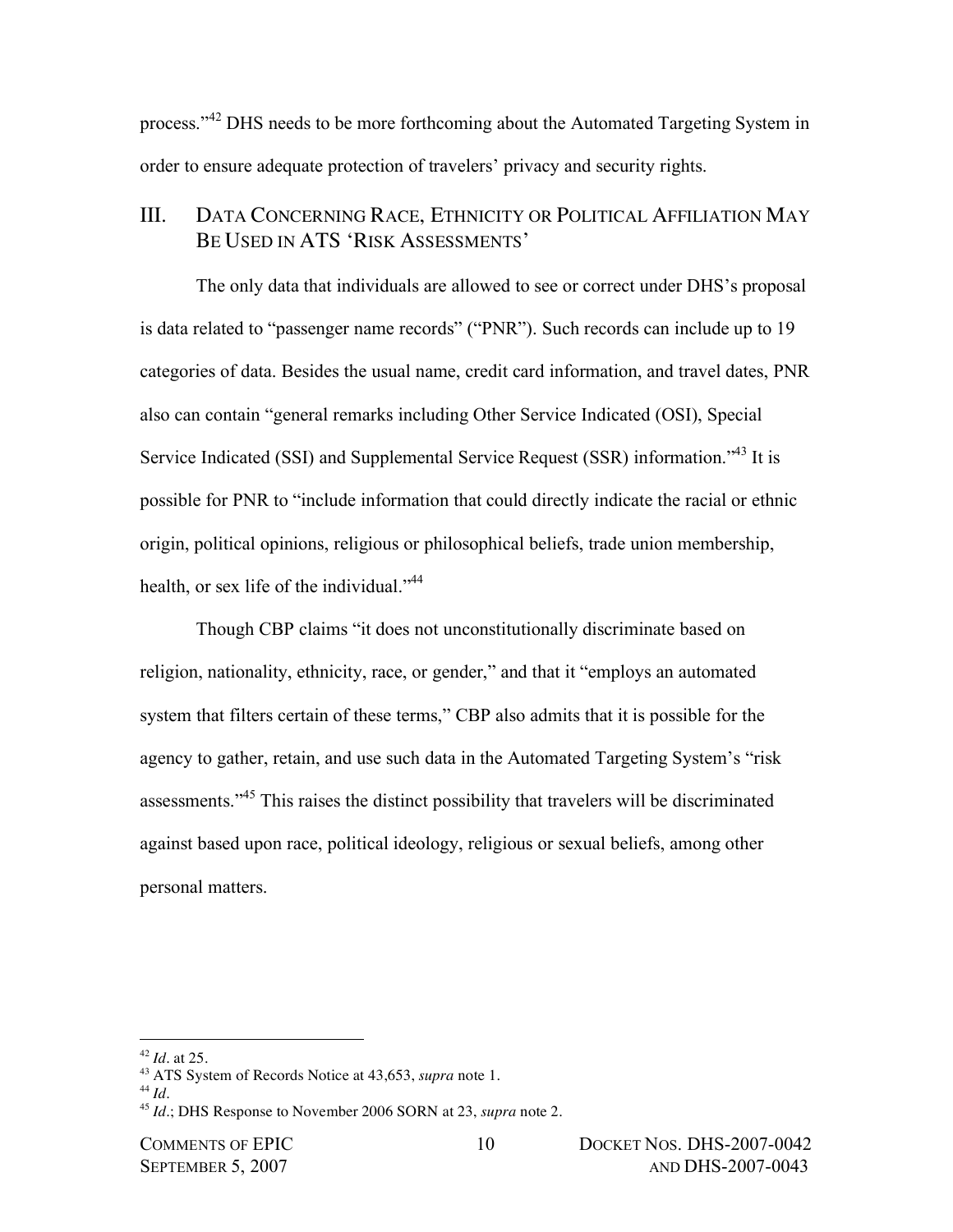#### IV. ATS'S REDRESS PROCEDURES ARE INADEQUATE AND FLAWED

DHS proposes in its Federal Register notices to exempt the Automated Targeting System from the judicially enforceable rights of access and correction under the Privacy Act. In its place, DHS proposes poor substitutes. The individual may petition for access to his PNR data in ATS through a "Privacy Act Access Request" sent to Customs and Border Protection or through the Traveler Redress Inquiry Program ("TRIP").<sup>46</sup>

In February comments to the Department of Homeland Security, EPIC detailed the many privacy and security problems in TRIP, and urged DHS to fully apply Privacy Act requirements of notice, access, correction, and judicially enforceable redress to TRIP and the underlying system of watch lists.<sup>47</sup> Full application of the Privacy Act requirements to government record systems is the only way to ensure that data is accurate and complete, which is especially important in the context of watch lists and the Automated Targeting System, where mistakes and misidentifications are costly.

TRIP is described as "a central gateway to address watch list misidentification issues, situations where individuals believe they have faced screening problems at immigration points of entry, or have been unfairly or incorrectly delayed, denied boarding or identified for additional screening at our nation's transportation hubs."<sup>48</sup> EPIC explained in February, that, because TRIP provides a central system for submitting,

<sup>46</sup> ATS Privacy Impact Assessment at 22, *supra* note 3.

<sup>47</sup> EPIC, *Comments on Docket No. DHS 2006-0077: Privacy Act; Redress and Response System of Records and Docket Number DHS-2007-0003: Privacy Act of 1974: Implementation of Exemptions; Redress and Response Records System* (Feb. 20, 2007) [hereinafter "EPIC Comments on TRIP"], *available at* http://www.epic.org/privacy/airtravel/profiling/trip\_022007.pdf

<sup>48</sup> Press Release, Dep't of Homeland Sec., *DHS to Launch Traveler Redress Inquiry Program*, Jan. 17, 2007, *available at* http://www.dhs.gov/xnews/releases/pr\_1169062569230.shtm.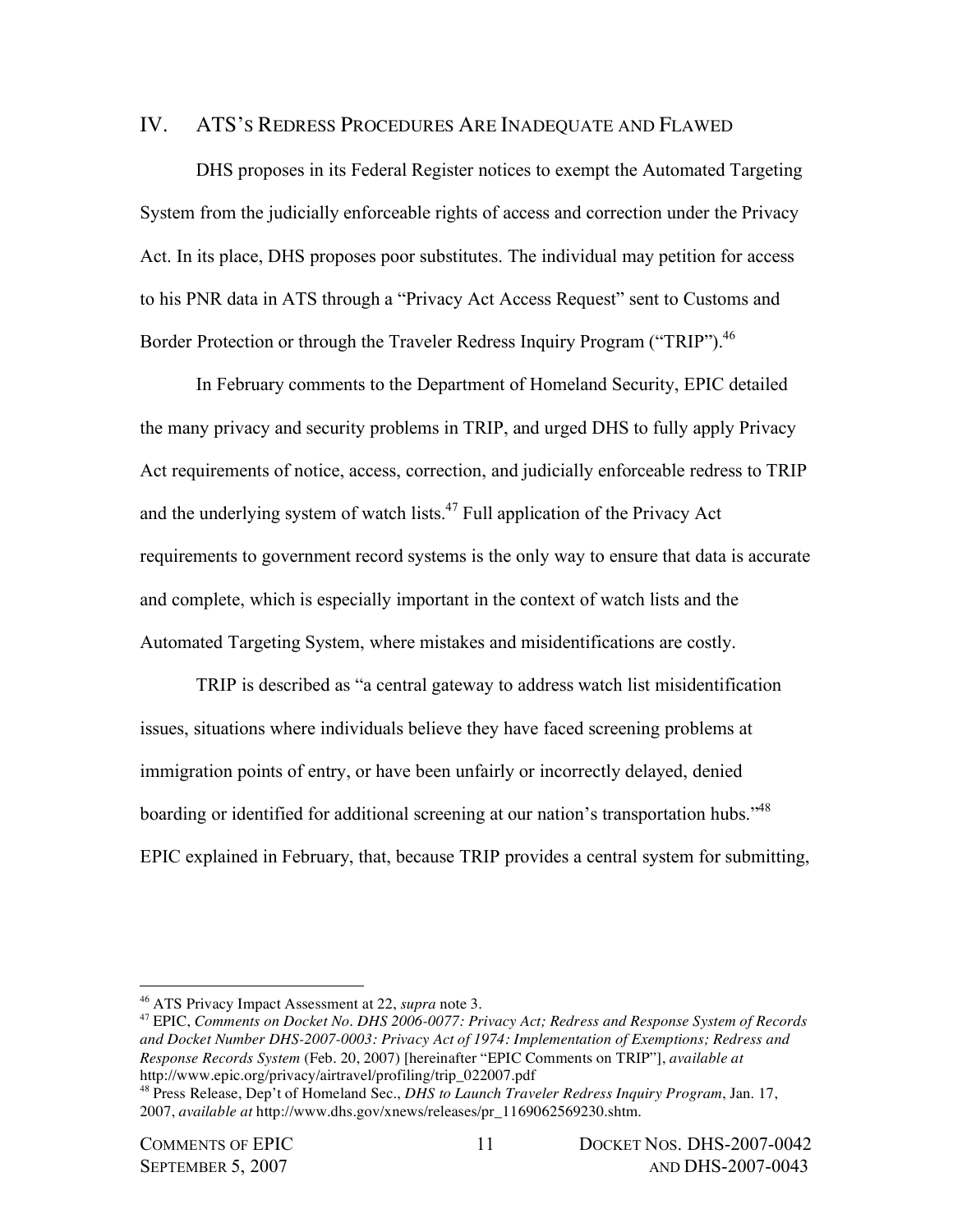directing and tracking, but not resolving complaints, it fails to resolve the significant problems in current traveler redress procedures.<sup>49</sup>

It is unknown how a person would know that there is incorrect information in ATS when the system cannot be accessed under the Privacy Act for inspection. In fact, the only indication a traveler may have that the government is keeping records about him is if he is subjected to extra scrutiny, detained or arrested at the border. This secrecy conflicts with the purposes of the Privacy Act, which was intended to provide an enforceable right of access to personal information maintained by government agencies. TRIP is not an adequate replacement for the judicially enforceable rights of access and correction enshrined in the Privacy Act.

# V. UNDERLYING DATABASES USED BY AUTOMATED TARGETING SYSTEM ARE ERROR-FILLED

According to the Privacy Impact Assessment for ATS, the DHS Privacy Office states that the prescreening program "uses data obtained from other governmental information systems including: […] airline reservation data; nonimmigrant entry records; and records from secondary referrals, CBP incident logs, suspect and violator indices, state Department of Motor Vehicle Records (for vehicle license plate numbers), [terrorist screening database records], seizure records, and law enforcement lookout information."<sup>50</sup> A major part of terrorist screening database records is the watch lists, which we have repeatedly explained are filled with holes.

Under the Aviation and Transportation Security Act of 2002, the Transportation Security Administration ("TSA") was authorized to maintain watch lists of names of

<sup>49</sup> EPIC Comments on TRIP at 4-5, *supra* note 47.

<sup>50</sup> ATS Privacy Impact Assessment at 5, *supra* note 3.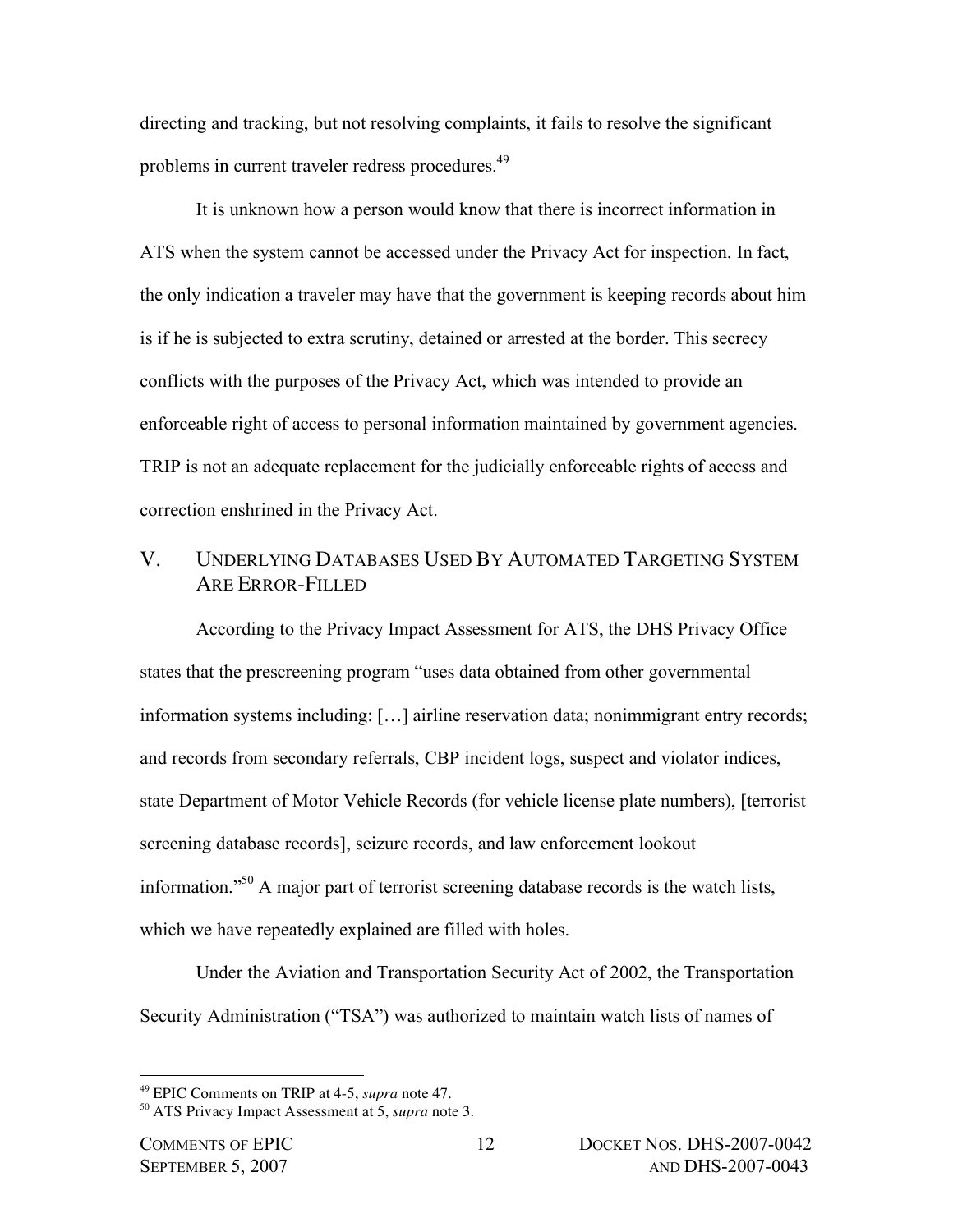individuals suspected of posing "a risk of air piracy or terrorism or a threat to airline or passenger safety."<sup>51</sup> Documents obtained in 2002 by EPIC from TSA under the Freedom of Information Act established that the agency administers two lists: a "no fly" list and a "selectee" list.<sup>52</sup> The lists are sent to the airlines, which run passenger names against the watch lists.

When a passenger checks in for a flight, he may be labeled a threat if his name matches an entry on one of the watch lists, even if he is not the person actually on the list. A match to the "no fly" list requires the airline to notify TSA and to call a law enforcement officer to detain and question the passenger. In the case of a Selectee, an "S" or special mark is printed on the individual's boarding pass and the person receives additional security screening. Customs and Border Protection also uses the lists to screen travelers. Many travelers have reported problems with being mistakenly matched to names on watch lists.

The accuracy and effectiveness of the watch lists are in question. In August, it was revealed that "the government's terrorist screening database flagged Americans and foreigners as suspected terrorists almost 20,000 times last year. But only a small fraction of those questioned were arrested or denied entry into the United States."<sup>53</sup> CBP logged about 10,000 of those encounters, but only "turned back or handed over to authorities 550, most of them foreigners."<sup>54</sup>

<sup>51</sup> Pub. L. No. 107-71, 115 Stat. 597 (2002).

<sup>52</sup> EPIC, *Documents Show Errors in TSA's "No-Fly" Watchlist*,

http://www.epic.org/privacy/airtravel/foia/watchlist\_foia\_analysis.html.

<sup>53</sup> Fed. Bureau of Investigations, Dep't of Justice, *FY 2008 Authorization Budget Request to Congress* (2007), *available at* http://www.fas.org/irp/agency/doj/fbi/2008just.pdf; Ellen Nakashima, *Terror Suspect List Yields Few Arrests*, Wash. Post, Aug. 25, 2007. <sup>54</sup> *Id*.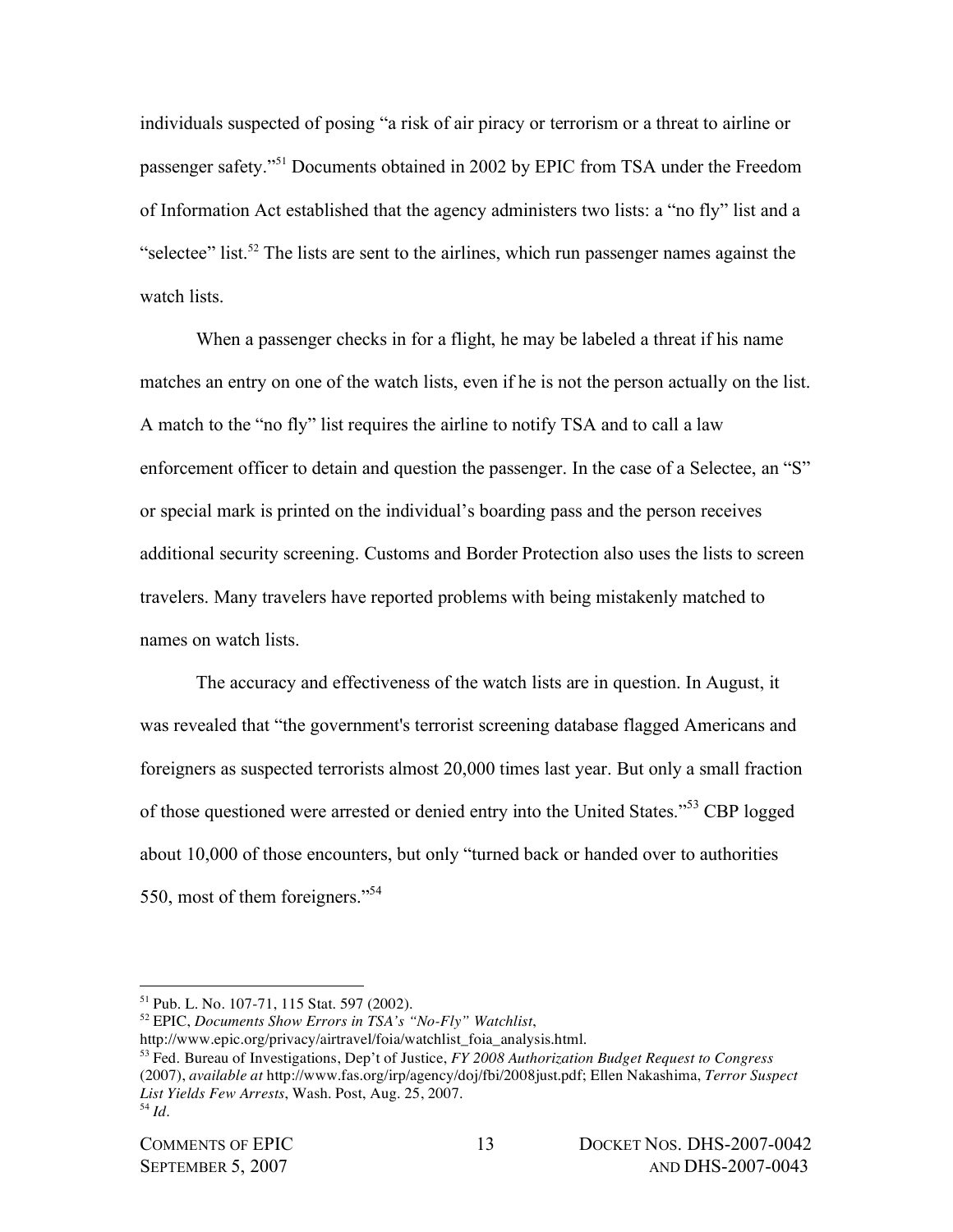There have been myriad stories about mistakes associated with the watch lists, with sometimes chilling results. An April 2006 report by the Department of Homeland Security's Privacy Office on the impact of the watch lists explained that "individuals who are mistakenly put on watch lists or who are misidentified as being on these lists can potentially face consequences ranging from inconvenience and delay to loss of liberty."<sup>55</sup> The report described complaints "alleg[ing] misconduct or disrespect by airline, law enforcement, TSA or CBP officials" toward people mistakenly matched.<sup>56</sup> According to the Privacy Office:

reported experiences of individuals whose names appear to match names on the No-fly and Selectee lists can be trying and unpleasant. Complaints filed with CRCL have alleged that individuals have experienced long delays, have been separated from members of their family and given no explanation or conflicting explanations about what is going on. Some complaints alleged that officers have asked […] whether one traveler knew anyone at his mosque who hates Americans or disagrees with current policies, targeted a traveler for additional screening because she wore traditional Muslim attire and told another traveler that he and his wife and children were subjected to body searches because he was born in Iraq, is Arab, and Muslim.<sup>57</sup>

Also, documents recently obtained by EPIC under the Freedom of Information

Act show nearly a hundred complaints from airline passengers between November 2003 and May 2004 about the government's traveler screening security measures.<sup>58</sup> The complaints describe the bureaucratic maze passengers encounter if they happen to be mistaken for individuals on the list, as well as the difficulty they encounter trying to

exonerate themselves through the redress process. One person named in the documents,

<sup>55</sup> Privacy Office, Dep't of Homeland Sec., *Report Assessing the Impact of the Automatic Selectee and No Fly Lists on Privacy and Civil Liberties as Required Under Section 4012(b) of the Intelligence Reform and Terrorism Prevention Act of 2004* i (Apr. 27, 2006), *available at*

http://www.dhs.gov/xlibrary/assets/privacy/privacy\_rpt\_nofly.pdf.

<sup>56</sup> *Id.* at 18.

<sup>57</sup> *Id.*

<sup>58</sup> Transp. Sec. Admin., Dep't of Homeland Sec., *Complaint Log: Nov. 2003 to May 2004,* obtained by EPIC through FOIA litigation, *available at* http://www.epic.org/privacy/airtravel/foia/complaint\_log.pdf.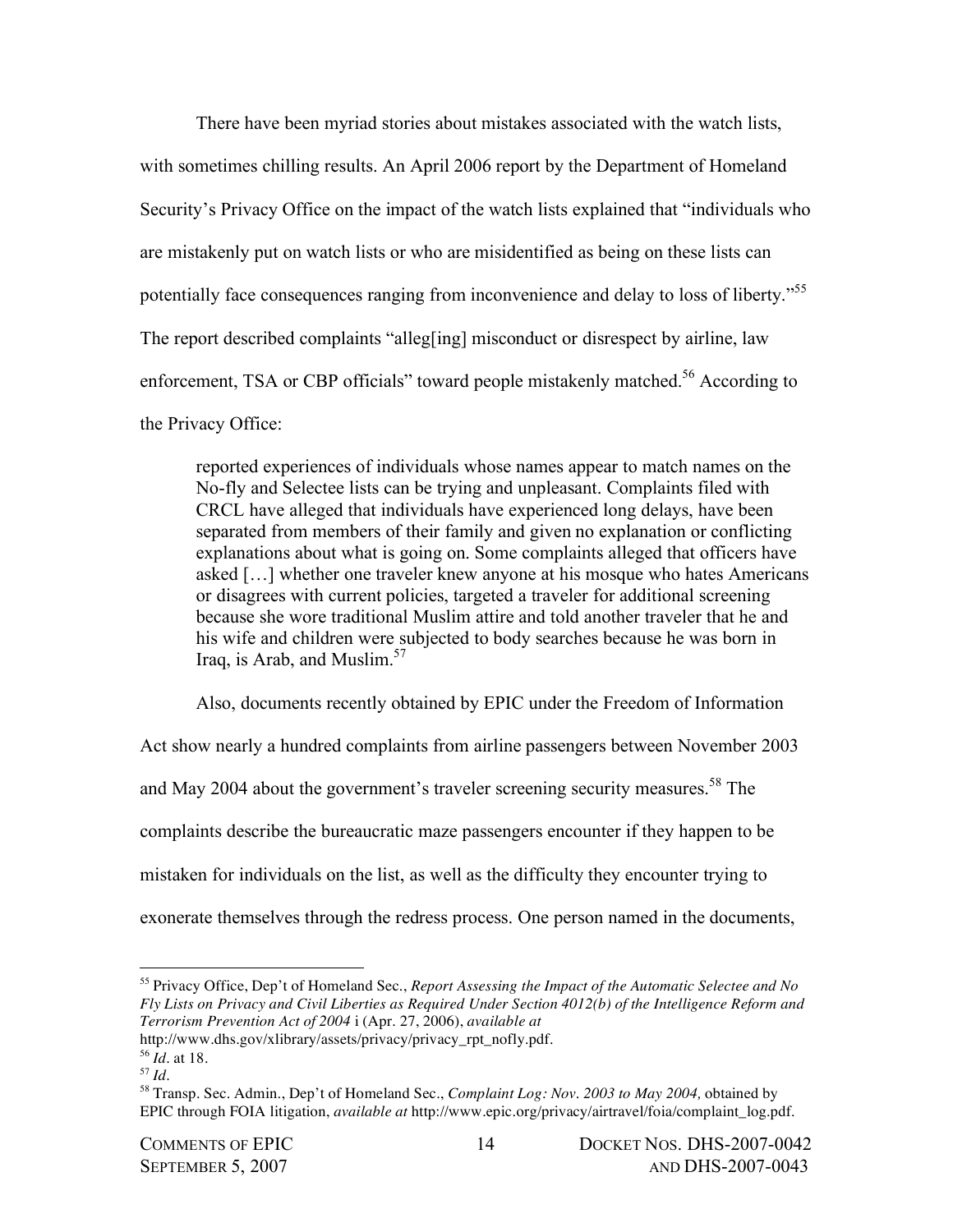Sister Glenn Anne McPhee, U.S. Conference of Catholic Bishops' secretary for education, spent nine months attempting to clear her name from a TSA watch list. The process was so difficult, Sister McPhee told a reporter, "Those nine months were the closest thing to hell I hope I will ever experience."<sup>59</sup>

In January, at a hearing of the Senate Commerce Committee, Sen. Ted Stevens complained that his wife, Catherine, is frequently mismatched to the watch list name "Cat Stevens."<sup>60</sup> Senators Ted Kennedy and Don Young are among those who have been improperly flagged by watch lists.<sup>61</sup> Sen. Kennedy was able to resolve the situation only by enlisting the help of then-Homeland Security Secretary Tom Ridge.

In 2005, Congress ordered the Government Accountability Office to investigate TSA's airline passenger screening programs. GAO found significant problems with handling of personal information and violations of privacy laws.<sup>62</sup> In September, GAO reviewed the watch list system and found "about half of the tens of thousands of potential matches sent to the center between December 2003 and January 2006 for further research turned out to be misidentifications."<sup>63</sup> According to the GAO, these misidentifications are a significant problem, and they:

highlight the importance of having a process -- often referred to as redress -- for affected persons to express their concerns, seek correction of any inaccurate data, and request other actions to reduce or eliminate future inconveniences. Similarly,

<sup>59</sup> Ryan Singel, *Nun Terrorized by Terror Watch*, Wired News, Sept. 26, 2005.

<sup>60</sup> Beverley Lumpkin, *Aviation Security Chief Says No-Fly List is Being Reduced by Half*, Associated Press, Jan. 18, 2007.

<sup>61</sup> *See, e.g.,* Sara Kehaulani Goo, *Committee Chairman Runs Into Watch-List Problem*, Wash. Post, Sept. 30, 3004; Leslie Miller, *House Transportation Panel Chairman Latest to be Stuck on No-Fly List*, Associated Press, Sept. 29, 2004; Shaun Waterman, *Senator Gets a Taste of No-Fly List Problems*, United Press Int'l, Aug. 20, 2004.

<sup>62</sup> Gov't Accountability Office, *Aviation Security: Transportation Security Administration Did Not Fully Disclose Uses of Personal Information during Secure Flight Program Testing in Initial Privacy Notices, but Has Recently Taken Steps to More Fully Inform the Public*, GAO-05-864R (July 22, 2005), *available at* http://www.gao.gov/new.items/d05864r.pdf.

<sup>63</sup> Gov't Accountability Office, *Terrorist Watch List Screening: Efforts to Help Reduce Adverse Effects on the Public,* GAO-06-1031 (Sept. 2006), *available at* http://www.gao.gov/new.items/d061031.pdf.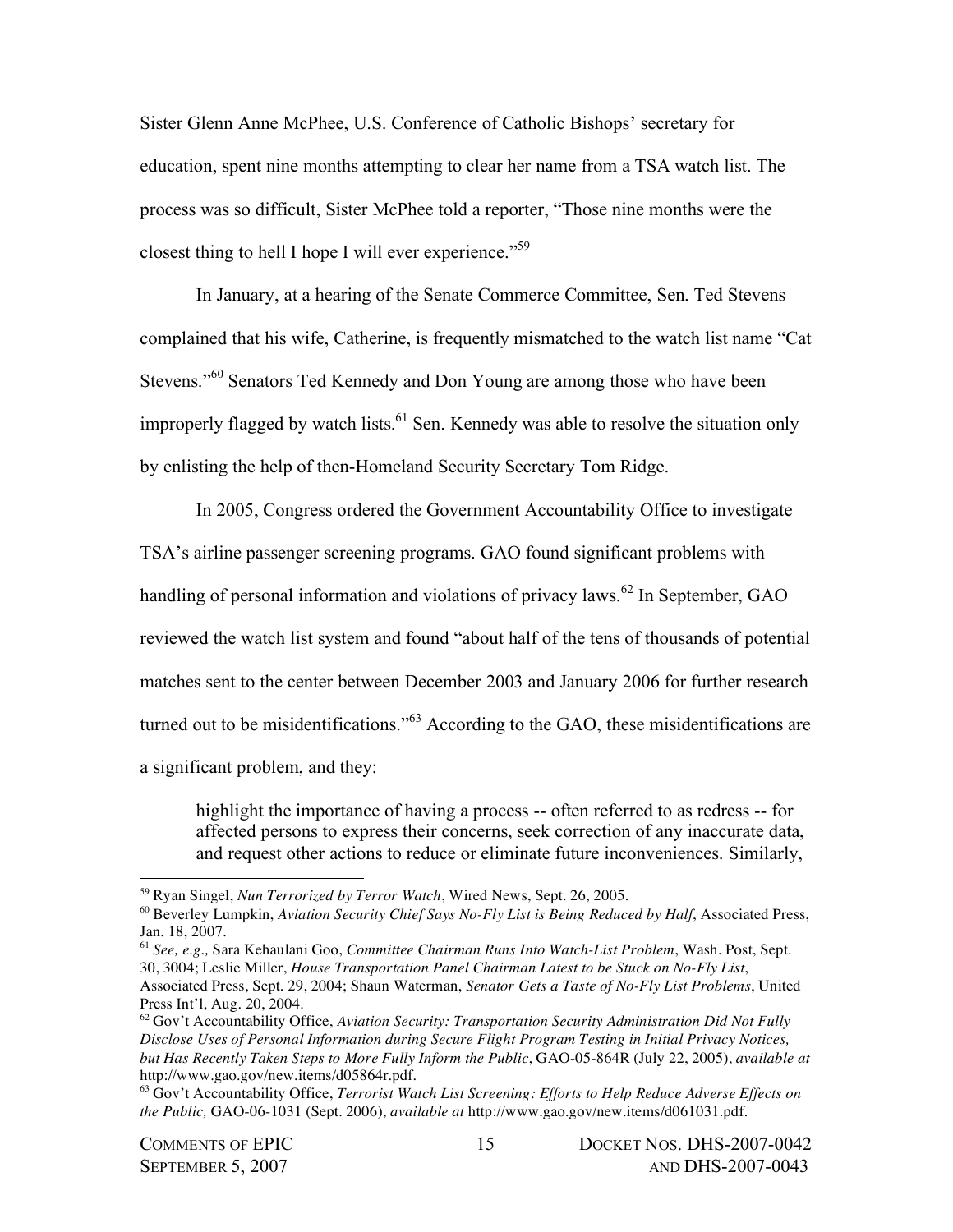such a process would apply to other persons affected by the maintenance of watch list data, including persons whose names are actually on the watch list but should not be ("mistakenly listed persons") as well as persons who are properly listed.<sup>64</sup>

Also, according to the director of TSA's redress office, "some customers (air passengers) call and complain about having problems even though they have taken the necessary steps to be placed on the cleared list."<sup>65</sup> The watch lists remain filled with errors, and these problems need to be resolved before they are used in yet another passenger profiling system to restrict the movement of U.S. citizens.

# VI. MORE ACCESS AND TRANSPARENCY IS NEEDED, AS THE SYSTEM'S ACCURACY AND EFFECTIVENESS ARE IN QUESTION

In December 2006, we explained that there are significant questions about the accuracy and effectiveness of Automated Targeting System, and urged against the use of this flawed program on travelers.<sup>66</sup> The Government Accountability Office reported in March 2006 that there are significant questions about the system. The office's review of ATS showed that CBP "currently does not have reasonable assurance that ATS is effective," testified Richard M. Stana, Director of Homeland Security and Justice Issues at the Government Accountability Office, at a Senate committee hearing in March. $67$ Stana also questioned the accuracy and reliability of ATS risk assessments. "CBP does not yet have key internal controls in place to be reasonably certain that ATS is providing the best available information to allocate resources for targeting and inspecting that are

 $\overline{a}$ <sup>64</sup> *Id*. at 2.

<sup>65</sup> *Id*. at 34.

<sup>66</sup> Coalition Comments on ATS at 12-14, *supra* note 4.

<sup>67</sup> Richard M. Stana, Dir., Homeland Sec. & Justice Issues, Gov't Accountability Office, *Testimony at a Hearing on Neutralizing the Nuclear and Radiological Threat: Securing the Global Supply Chain (Part Two) Before the Subcom. on Investigations of the S. Comm. on Homeland Security and Governmental Affairs*, 109th Cong. (Mar. 30, 2006), *available at* http://www.gao.gov/new.items/d06591t.pdf.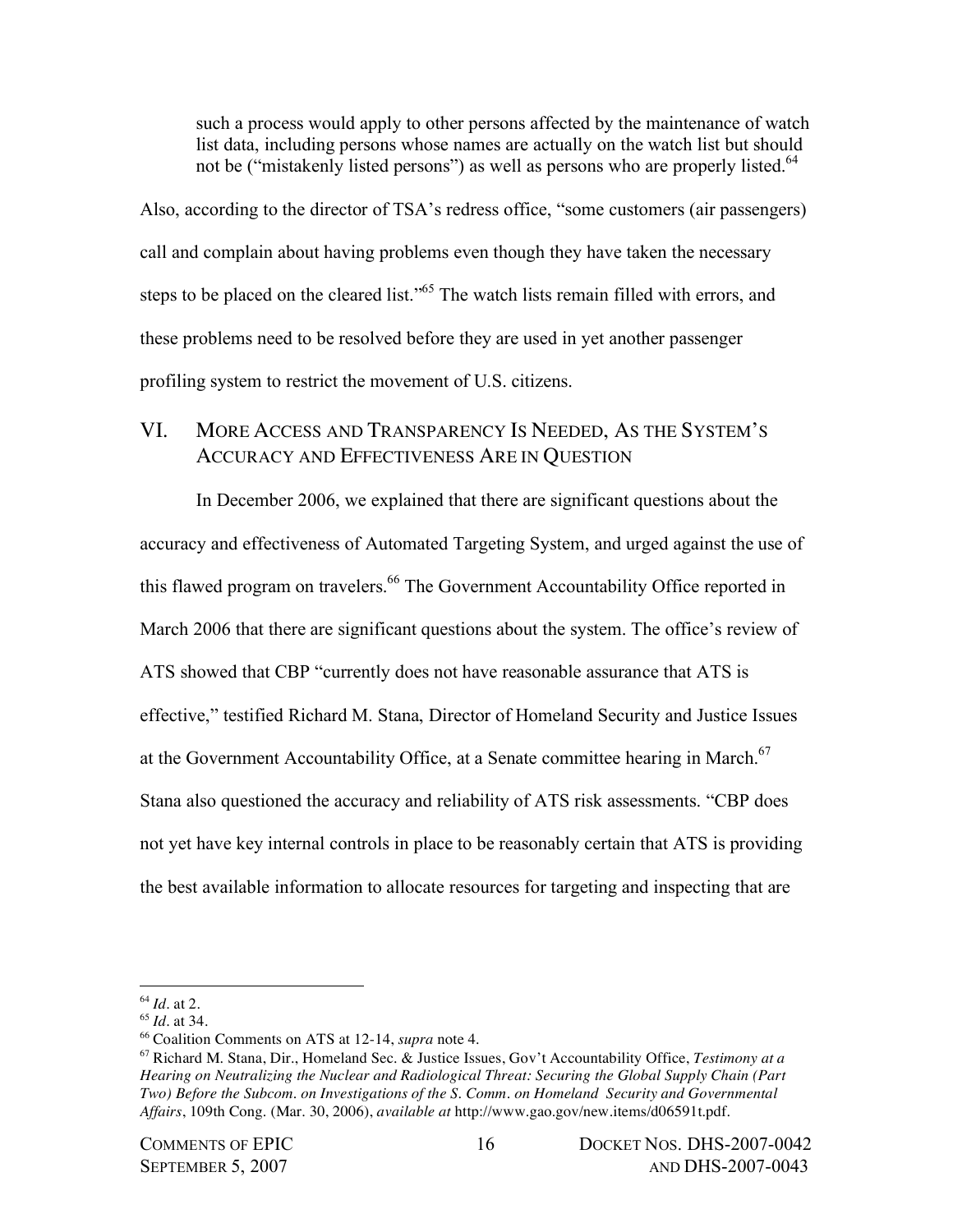the highest risk and not overlook inspecting containers that pose a threat to the nation."<sup>68</sup> These criticisms remain even after GAO suggested improvements to the system in 2004.

These accuracy and effectiveness questions are especially important as the Automated Targeting System will retain the risk assessments for 15 years, even assessments of people who are not considered a threat.<sup>69</sup> Though we support the reduction from 40 years to 15 years of the time data will be retained in Automated Targeting System, this is not enough.<sup>70</sup>

According to the system of records notice, "CBP has determined that it can continue to uncover and use information relating to terrorism and other serious crimes within this shorter retention period."<sup>71</sup> However, even 15 years is too long to retain such data, yet there is no real explanation of why the period of 15 years was chosen, or why CBP initially insisted that it needed to keep Automated Targeting System records for 40 years.

## VII. AUTOMATED TARGETING SYSTEM STILL ALLOWS MANY FEDERAL AGENCIES TO IMPROPERLY ACCESS THE PROFILES

Though we applaud the Department of Homeland Security for rejecting the most egregious of the "routine uses" set out in the November 2006 notice for the Automated Targeting System, we are disappointed that DHS continues to propose broad routine use

<sup>68</sup> *Id*. at 5-6.

<sup>69</sup> ATS System of Records Notice at 43,653, *supra* note 1.

<sup>&</sup>lt;sup>70</sup> "Additionally, the following further access restrictions pertain to the retention and use of PNR, which is contained only in ATS-P: ATS-P users will have general access to PNR for seven years, after which time the PNR data will be moved to dormant, non- operational status. PNR data in dormant status will be retained for eight years and may be accessed only with approval of a senior DHS official designated by the Secretary of Homeland Security and only in response to an identifiable case, threat, or risk." Also, "[n]otwithstanding the above, information that is maintained only in ATS that is linked to law enforcement lookout records, CBP matches to enforcement activities, investigations or cases (*i.e.,* specific and credible threats, and flights, individuals and routes of concern, or other defined sets of circumstances)—will remain accessible for the life of the law enforcement matter." DHS Response to November 2006 SORN at 9, *supra* note 2.

<sup>71</sup> ATS System of Records Notice at 43,652, *supra* note 1.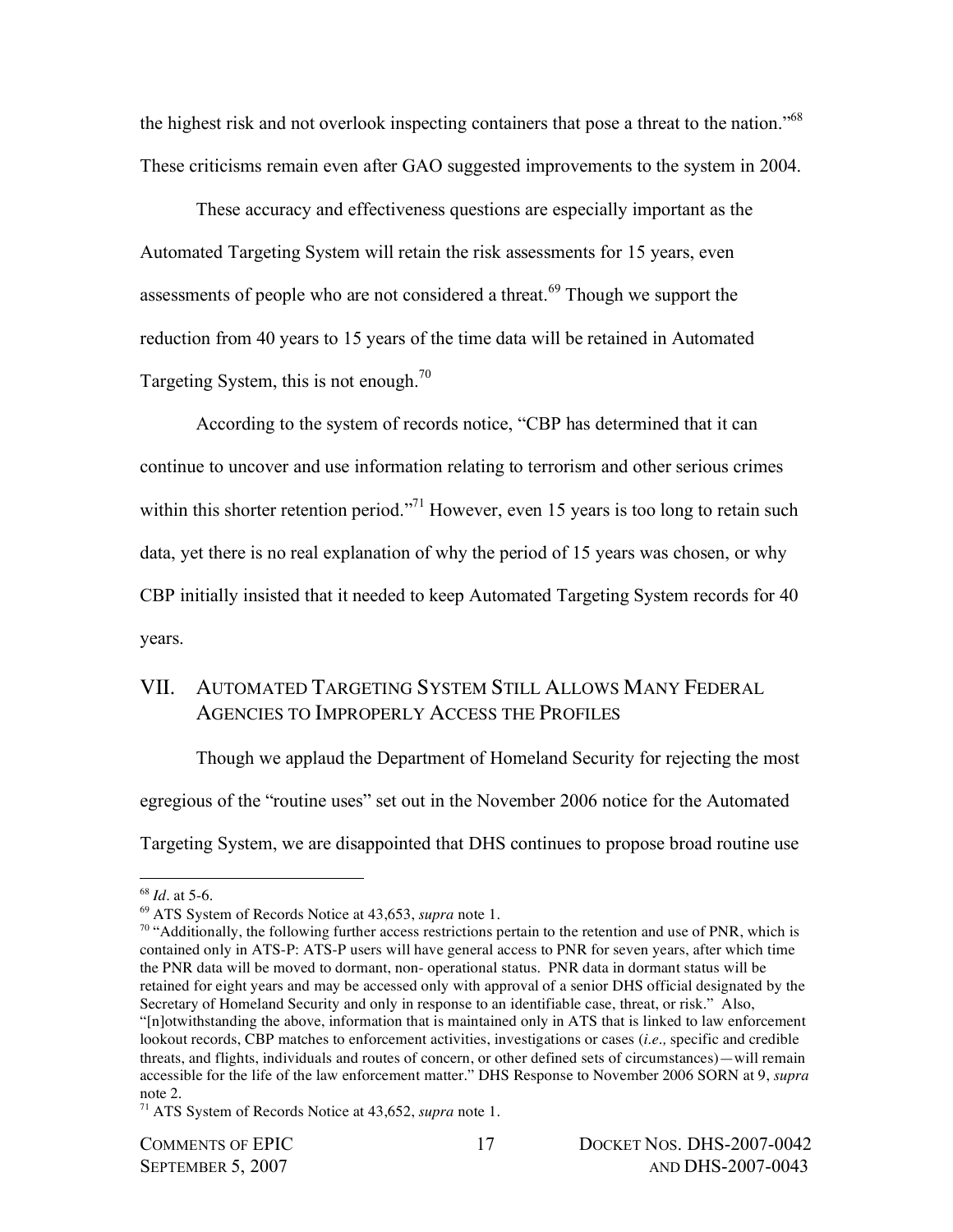categories, allowing for potential disclosure to virtually any government agency

worldwide for an array of actual or potential undefined violations.<sup>72</sup> In December 2006,

we explained that "these categories are so broad as to be almost meaningless," and they

remain so under the new system of records notice.<sup>73</sup>

DHS was correct to delete the routine uses described in the November 2006

notice that would have allowed access to Automated Targeting System files for

background checks and hiring decisions. Yet it sets out a breathtakingly wide list of

categories of individual who may access ATS files. These include:

A. To appropriate Federal, state, local, tribal, or foreign governmental agencies or multilateral governmental organizations responsible for investigating or prosecuting the violations of, or for enforcing or implementing, a statute, rule, regulation, order, or license, where CBP believes the information would assist enforcement of applicable civil or criminal laws; [... and]

C. To an organization or individual in either the public or private sector, either foreign or domestic, where there is a reason to believe that the recipient is or could become the target of a particular terrorist activity or conspiracy, or where the information is relevant to the protection of life, property, or other vital interests of a data subject and such disclosure is proper and consistent with the official duties of the person making the disclosure.<sup>74</sup>

In our December 2006 comments, we explained that routine use C (then labeled

routine use H) is questionable. We said:

The Privacy Act [(b)(8)] already has a procedure for disclosing information pursuant to a showing of compelling circumstances. Routine use H duplicates and weakens the statutory condition of disclosure. Moreover, it does not include the disclosure notification to the individual required by the statute. The agency is seeking to evade an important notification procedure required by the statute. It may not do so by its creative invocation of the routine use exception. (internal citations omitted.) 75

 $\overline{a}$  $72$  *Id.* at  $43.652 - 43.653$ .

<sup>73</sup> Coalition Comments on ATS at 14, *supra* note 4.

<sup>74</sup> ATS System of Records Notice at 43,654, *supra* note 1.

<sup>75</sup> Coalition Comments on ATS at 15, *supra* note 4.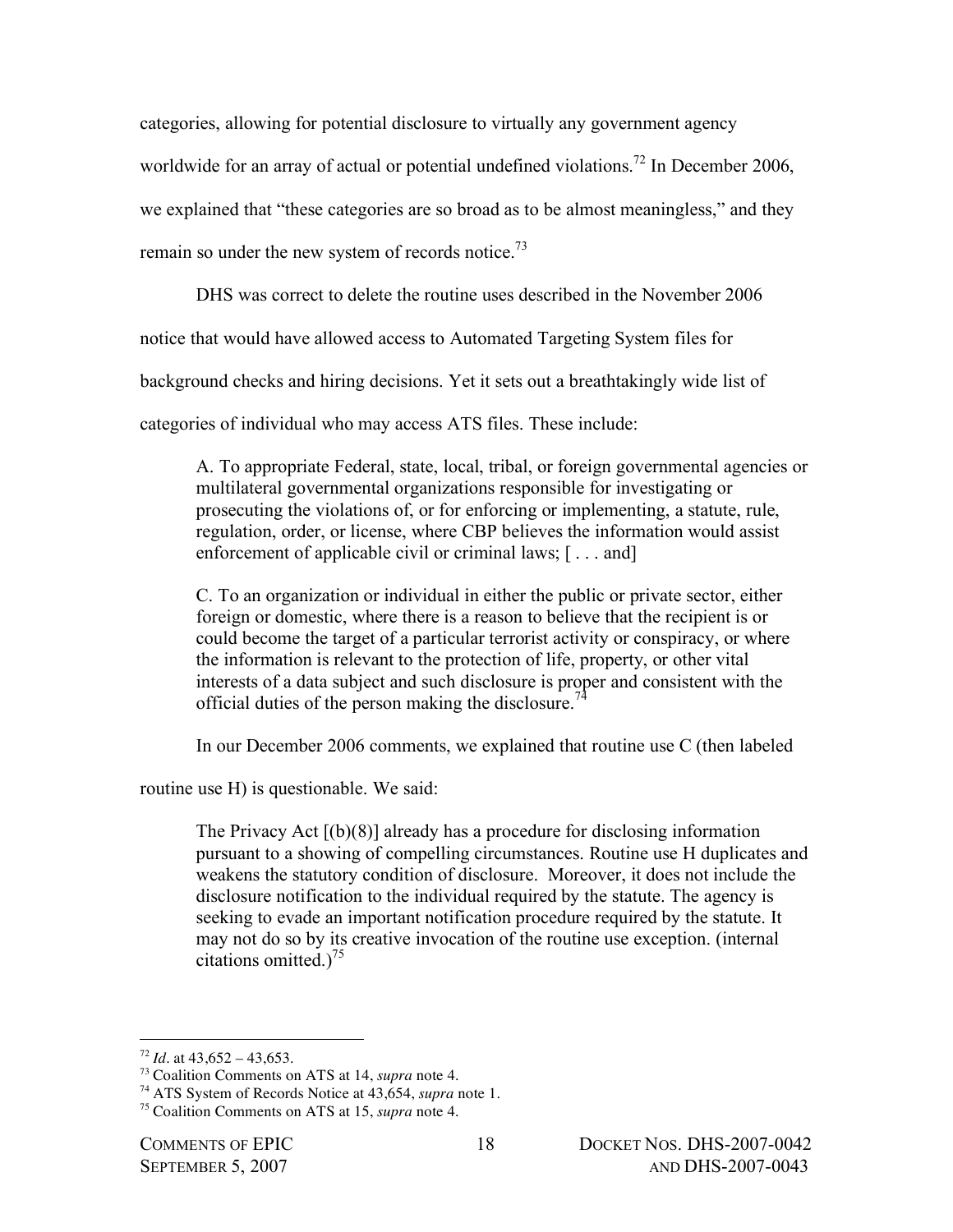In its published response to comments submitted in response to the November 2006 notice about the Automated Targeting System, the Department of Homeland Security did not respond to our statement. We remain in the dark about the agency's reasons for proposing this duplicative routine use.

The agency also proposes to disclose all or portion of the records or information contained in the system outside of DHS when "it is suspected or confirmed that the security or confidentiality of information in the system of record has been compromised" and for other purposes.<sup>76</sup> This is a routine use also proposed in the November 2006 notice. At that time, we said:

[t]his routine use would stand the presumption of the Privacy Act on its head. Instead of the agency making known to the individual information in the possession of the agency that could have an adverse impact, it would make the information widely known across to the federal government while keeping it secret from the person whose interests are supposed to be protected by the Privacy Act. $77$ 

In its published response to comments submitted in response to the November 2006 notice about the Automated Targeting System, the Department of Homeland Security confirmed our statement about this routine use [then O, now M]. DHS said, "Routine use O was added in response to recent information breaches at other agencies. This routine use was crafted by the Department of Justice in its work on the Identity Theft Task Force."<sup>78</sup> DHS continued, stating "[t]he commenter is correct that disclosures within the Department are covered by  $(b)(1)$ ; however, this routine use is not meant to cover this

<sup>76</sup> ATS System of Records Notice at 43,654, *supra* note 1.

<sup>77</sup> Coalition Comments on ATS at 15, *supra* note 4.

<sup>78</sup> DHS Response to November 2006 SORN at 15, *supra* note 2.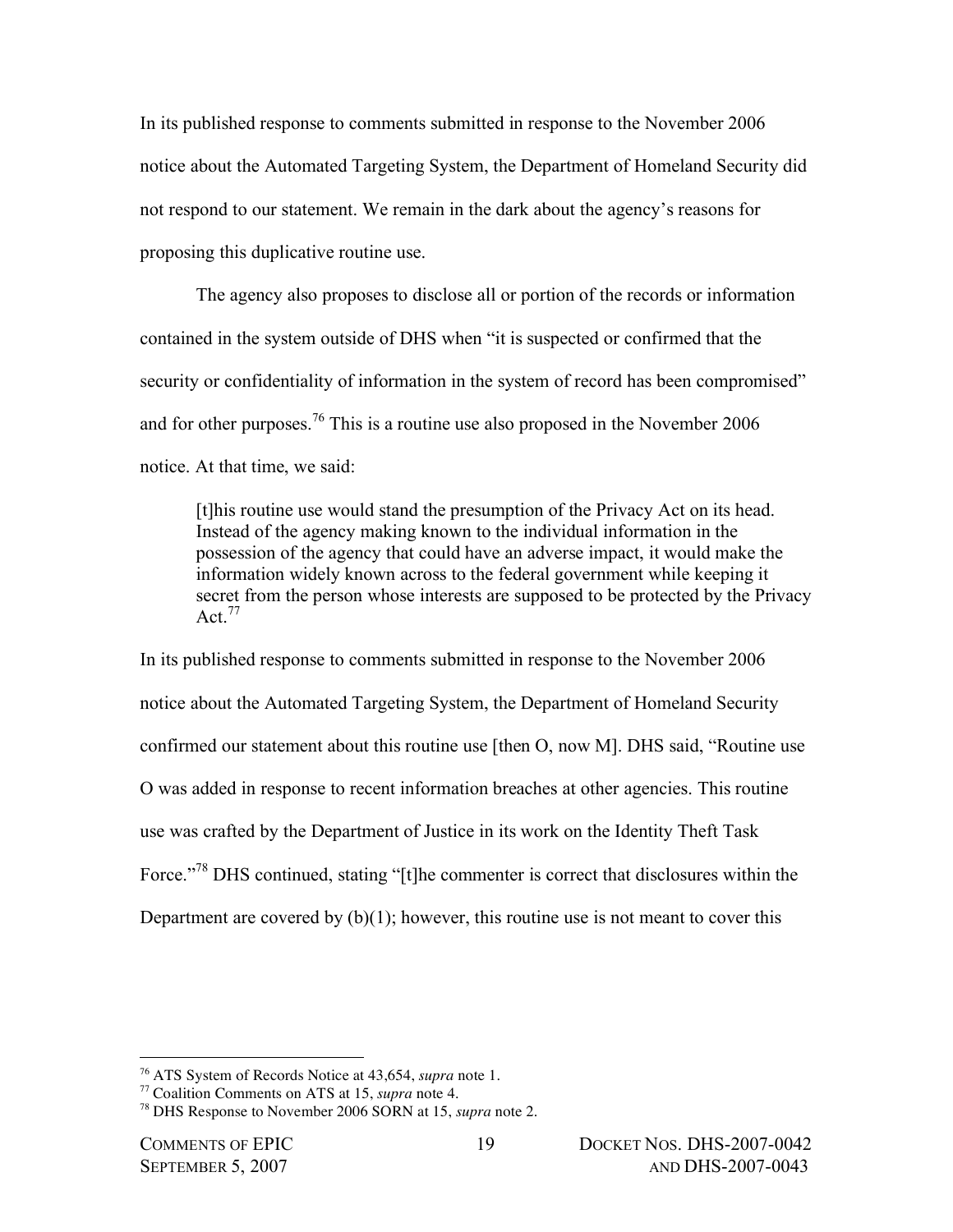situation. Rather, following a breach DHS may need to share information with entities to facilitate notifying the affected individuals or conducting an investigation.<sup> $79$ </sup>

It is clear that the data would be widely known not only across to the federal government but also to unnamed third parties, while DHS continues to keep the data secret from the person whose interests are supposed to be protected by the Privacy Act. This is a strange use of the Privacy Act exemptions.

If the Automated Targeting System is exempted from these Privacy Act provisions, then the government fails to ensure the reliability of the data, provide citizens with access to their personal data, or opportunities to correct inaccurate or incomplete data. These are significant failures, the Automated Targeting System's "risk assessments" will affect every citizen who travels into or exits from the United States. They will determine whether individuals will be subject to invasive searches of their persons and belongings, or be permitted to cross the border.

#### VIII. CONCLUSION

For the foregoing reasons, the Automated Targeting System should not be used to establish secret profiles on individuals subject to Privacy Act safeguards. We urge the agency to suspend this activity.

If the program goes forward, CBP must revise its Privacy Act notice for the Automated Targeting System to 1) provide individuals judicially enforceable rights of access and correction; 2) limit the collection and distribution of information to only those necessary for the screening process, and 3) substantially limit the routine uses of

<sup>79</sup> *Id*.